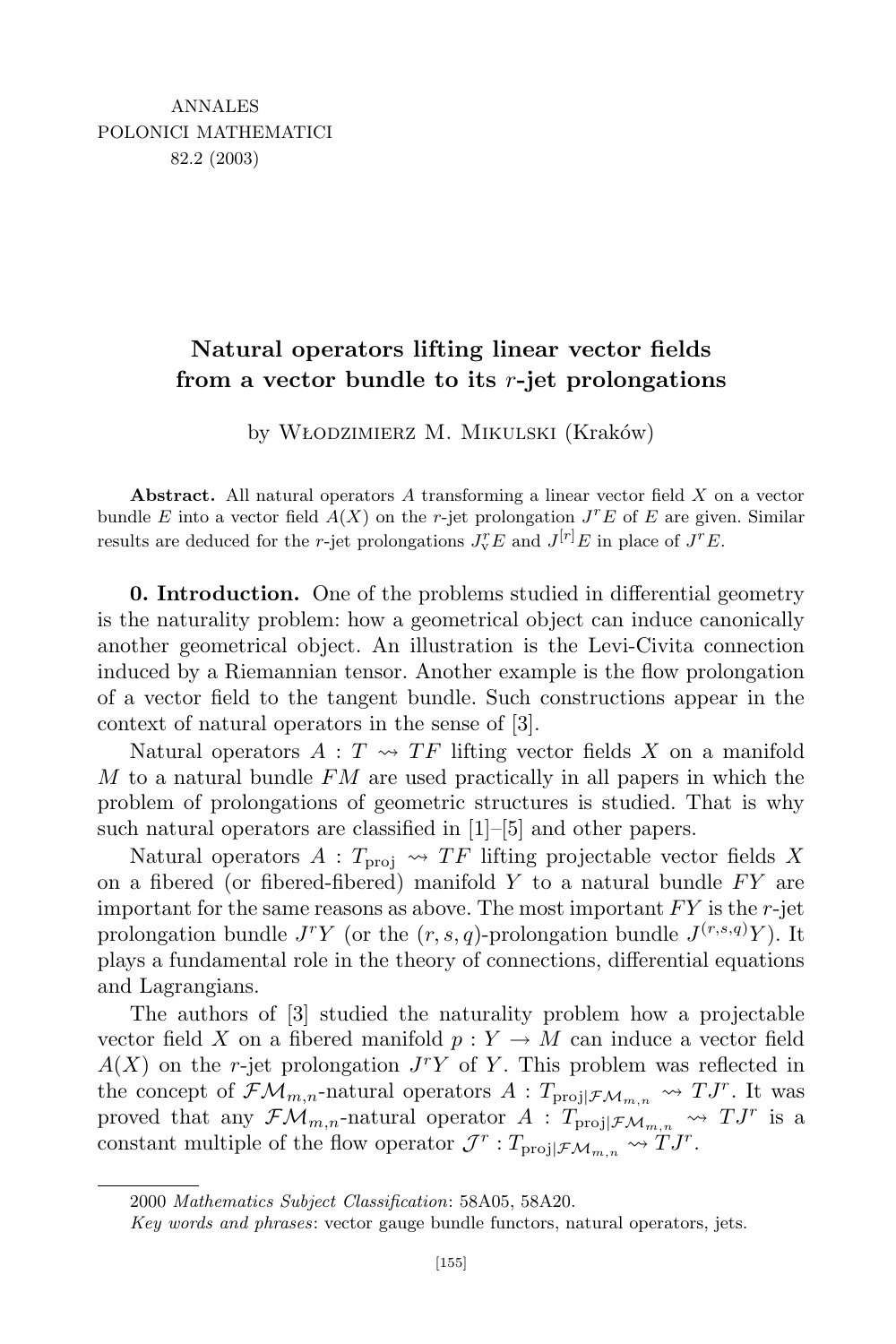In [5], we extended this result to the  $(r, s, q)$ -jet prolongation functor  $J^{(r,s,q)}$  on fibered-fibered manifolds and obtained a similar classification of natural operators lifting projectable-projectable vector fields to  $J^{(r,s,q)}$ .

The results of [3] and [5] show that the bundles  $J^{r}Y$  and  $J^{(r,s,q)}Y$  are "poor" with respect to liftings of projectable vector fields. This indicates that there is not much possibility to prolong geometric objects by means of liftings of projectable vector fields.

It seems interesting to solve problems similar to those in [3] and [5] for the *r*-jet prolongation bundle *J <sup>r</sup>E* of a vector bundle *E* in place of a fibered manifold *Y*. The bundle  $J^rE$  plays a similar role to  $J^rY$ . It is fundamental in the theory of linear connections, linear differential equations and linear Lagrangians. Therefore the possibility of lifting geometric objects to *J <sup>r</sup>E* by means of lifts of linear vector fields is interesting. We prove that this possibility is rather limited.

In the first part of the present paper we study the naturality problem of how a linear vector field *X* on a vector bundle *E* can induce a vector field  $A(X)$  on the *r*-jet prolongation  $J^rE$  of  $E$ . This problem is reflected in the concept of  $VB_{m,n}$ -natural operators  $A: T_{\text{lin}|VB_{m,n}} \to TJ^r$  lifting a linear vector field X on E to a vector field  $A(X)$  on  $J<sup>r</sup>E$ . We prove that for integers  $m \geq 2$ ,  $n \geq 1$  and  $r \geq 0$  any such operator is a linear combination of the flow operator  $\mathcal{J}^r X$  and the Liouville vector field *L* on  $J^r E$ . As corollaries, we derive similar results for  $J^r E^*$ ,  $(J^r E)^*$  and  $(J^r E^*)^*$  in place of  $J^r E$ .

In the second part of the paper we study the similar problem for the vertical *r*-jet prolongation  $J_v^r E$  in place of  $J^r E$ . We prove that for integers  $m \geq 2$ ,  $n \geq 1$  and  $r \geq 1$  any  $V\mathcal{B}_{m,n}$ -natural operator lifting a linear vector field *X* on *E* to a vector field on  $J_v^r E$  is a linear combination of the flow operator  $\mathcal{J}^r X$ , the Liouville vector field *L* on  $J_v^r E$  and some explicitly constructed natural operators  $V^{\langle s \rangle}(X)$  for  $s = 0, \ldots, r$ . As corollaries, we derive similar results for  $J_v^r E^*$ ,  $(J_v^r E)^*$  and  $(J_v^r E^*)^*$  in place of  $J_v^r E$ .

In the third part we prove that for integers  $m \geq 2$ ,  $n \geq 1$  and  $r \geq 1$ , any  $VB_{m,n}$ -natural *linear* operator *A* lifting a linear vector field *X* from a vector bundle *E* with *m*-dimensional base and *n*-dimensional fibers to a vector field  $A(X)$  on the [*r*]-jet prolongation  $J^{[r]}E$  of E is a linear combination of the flow operator  $\mathcal{J}^{[r]}$  and some explicitly constructed natural linear operator  $U(X)$ . As corollaries we deduce similar results for  $J^{[r]}E^*,$   $(J^{[r]}E)^*$ and  $(J^{[r]}E^*)^*$  in place of  $J^{[r]}E$ .

The category of vector bundles with *m*-dimensional bases and vector bundle maps with local diffeomorphisms as base maps will be denoted by  $\mathcal{VB}_m$ .

The category of vector bundles with *m*-dimensional bases and *n*-dimensional fibers and vector bundle isomorphisms onto open vector subbundles will be denoted by  $\mathcal{VB}_{m,n}$ .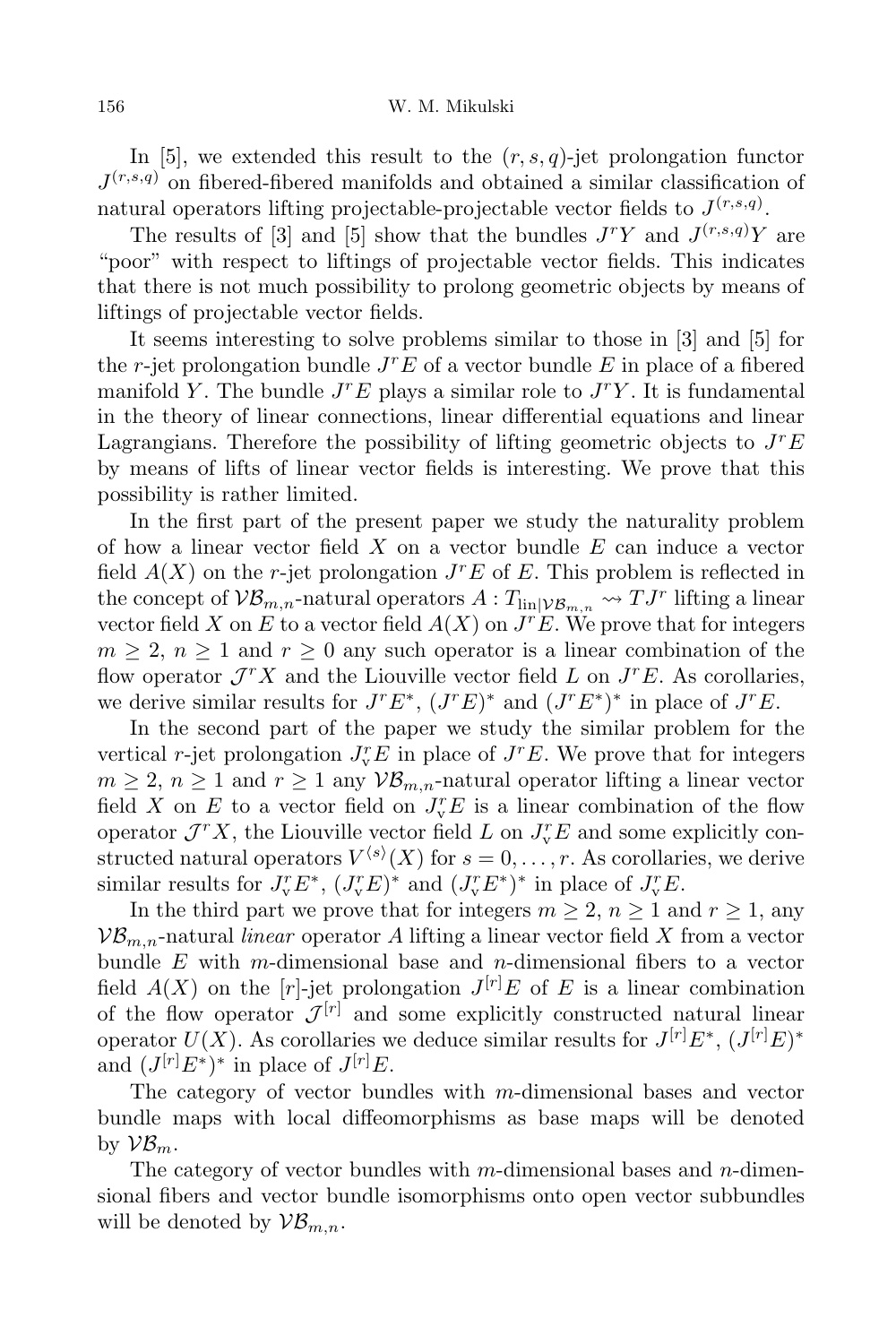The trivial vector bundle  $\mathbb{R}^m \times \mathbb{R}^n$  over  $\mathbb{R}^m$  with standard fiber  $\mathbb{R}^n$  will be denoted by R *m,n*.

The coordinates on  $\mathbb{R}^m$  will be denoted by  $x^1, \ldots, x^m$ , and the fiber coordinates on  $\mathbb{R}^{m,n}$  by  $y^1, \ldots, y^n$ .

All manifolds are assumed to be finite-dimensional and smooth. Maps are assumed to be smooth, i.e. of class  $\mathcal{C}^{\infty}$ .

# **I. NATURAL OPERATORS LIFTING LINEAR VECTOR FIELDS FROM A VECTOR BUNDLE TO ITS** *r***-JET PROLONGATION**

**1.** The *r*-jet prolongation functor. Given a  $\mathcal{VB}_m$ -object  $p: E \to M$ the *r-jet prolongation J <sup>r</sup>E* of *E* is the vector bundle

 $J^r E = \{ j_x^r \sigma \mid \sigma \text{ is a local section of } E, x \in M \}$ 

over *M*. Every  $\mathcal{VB}_m$ -map  $f : E_1 \to E_2$  covering  $f : M_1 \to M_2$  induces a vector bundle map  $J^r f : J^r E_1 \to J^r E_2$  covering  $\overline{f}$  such that

$$
J^r f(j_x^r \sigma) = j_{f(x)}^r (f \circ \sigma \circ f^{-1}), \quad j_x^r \sigma \in J^r E_1.
$$

The functor  $J^r$ :  $\mathcal{VB}_m \to \mathcal{VB}_m$  is a fiber product preserving vector gauge bundle functor.

From now on we identify  $J_0^r(\mathbb{R}^{m,n})$  and  $\times^n J_0^r(\mathbb{R}^m,\mathbb{R})$  via  $j_0^r(x,\sigma(x)) \mapsto$  $(j_0^r \sigma^l)_{l=1}^n$ ,  $\sigma = (\sigma^1, \ldots, \sigma^n) : \mathbb{R}^m \to \mathbb{R}^n$ .

**2. Examples** of natural operators  $T_{\text{lin}|V\mathcal{B}_{m,n}} \rightsquigarrow TJ^r$ . Let  $p: E \rightarrow M$ be a  $\mathcal{VB}_{m,n}$ -object. A projectable vector field X on E is called *linear* if  $X: E \to TE$  is a vector bundle map from  $p: E \to M$  into  $Tp: TE \to TM$ . Equivalently, the flow  $\mathrm{Fl}^X_t$  of *X* is formed by  $\mathcal{VB}_{m,n}$ -maps. The space of linear vector fields on *E* will be denoted by  $\mathcal{X}_{lin}(E)$ .

A natural operator  $A: T_{\text{lin}|V\mathcal{B}_{m,n}} \to TJ^r$  is a  $V\mathcal{B}_{m,n}$ -invariant family of regular operators  $A : \mathcal{X}_{lin}(E) \to \mathcal{X}(J^r E)$  for any  $\mathcal{VB}_{m,n}$ -object *E*. The  $V_{m,n}$ -invariance means that for any  $V_{m,n}$ -map  $f: E_1 \to E_2$  and any *f*-conjugate linear vector fields *X* and *Y* on *E*<sup>1</sup> and *E*<sup>2</sup> the vector fields  $A(X)$  and  $A(Y)$  are *J<sup>r</sup>f*-conjugate. The regularity means that *A* transforms smoothly parametrized families of linear vector fields into smoothly parametrized families of vector fields.

EXAMPLE 1 (The flow operator). Let X be a linear vector field on a  $\mathcal{VB}_{m,n}$ -object  $p: E \to M$ . The flow  $\mathrm{Fl}^X_t$  of X is formed by  $\mathcal{VB}_{m,n}$ -maps on *E*. Applying the functor  $J^r$  we obtain a flow  $J^r(\mathbf{Fl}_t^X)$  on  $J^rE$ . The vector field  $\mathcal{J}^r X$  on  $J^r E$  corresponding to  $J^r (\mathbf{Fl}_t^X)$  is called the *flow prolongation* of *X*. The correspondence  $\mathcal{J}^r$  :  $T_{\text{lin}|\mathcal{VB}_{m,n}} \rightsquigarrow TJ^r$ ,  $X \mapsto \mathcal{J}^rX$ , is a natural operator.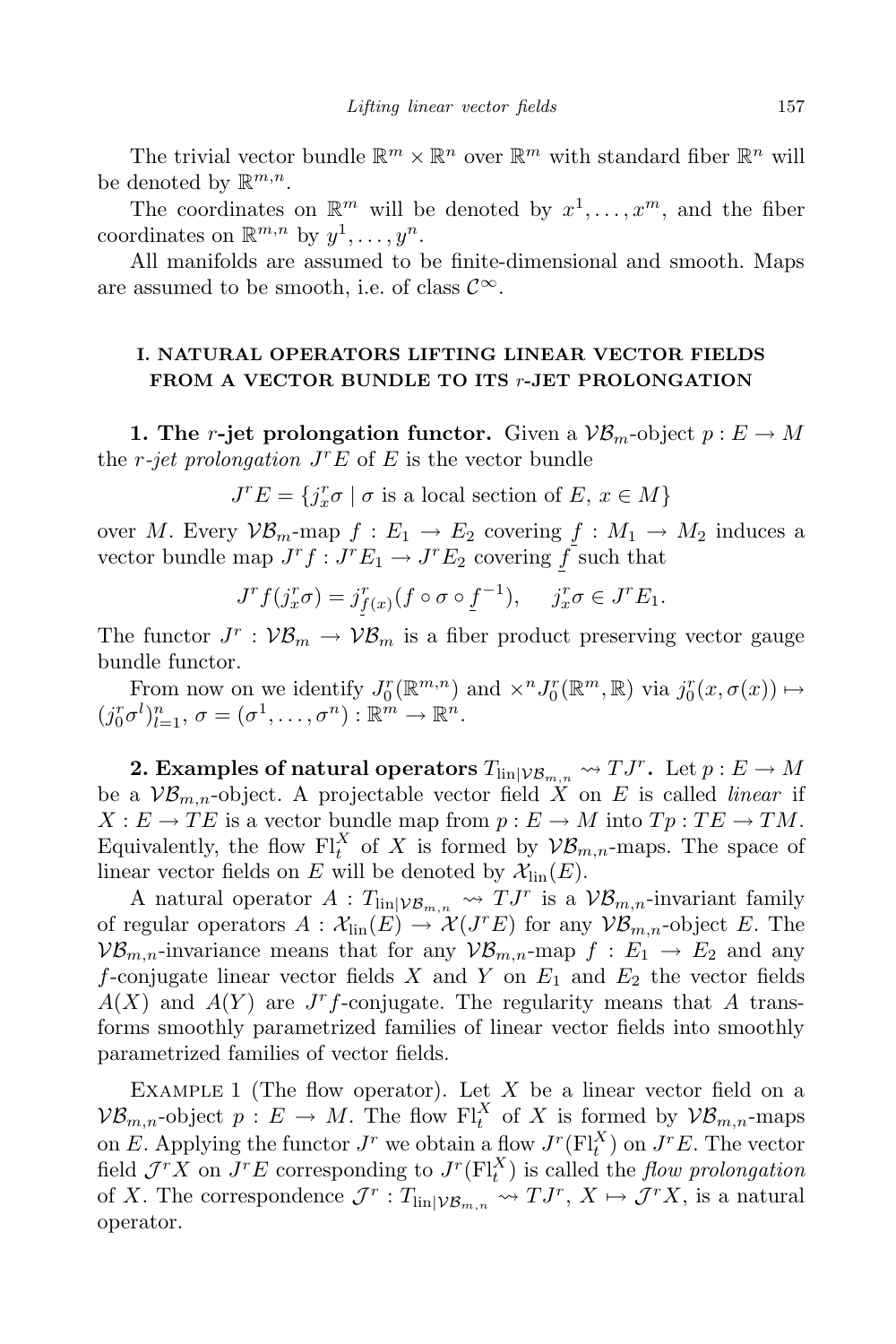EXAMPLE 2 (The Liouville vector field). Let  $p: E \to M$  be a  $\mathcal{VB}_{m,n}$ object. Let *L* be the Liouville vector field on the vector bundle  $J^rE$ ,  $L_y =$  $y \in J_x^r E \cong T_y(J_x^r E) \subset T_y J^r E$ ,  $y \in J_x^r E$ ,  $x \in M$ . The correspondence  $L: T_{\text{lin}|\mathcal{VB}_{m,n}} \to TJ^r, X \mapsto L$ , is a natural operator.

**3. The main result of the first part.** The main result in the first part is the following classification theorem.

THEOREM 1. Let  $m \geq 2$ ,  $n \geq 1$  and  $r \geq 0$  be integers. Any natural *operator*  $A: T_{\text{lin}|V\mathcal{B}_{m,n}} \to TJ^r$  *is a linear combination with real coefficients of the flow operator*  $J^r$  *and the Liouville vector field L.* 

The proof will occupy Sections 4–10.

COROLLARY 1. Let  $m \geq 2$ ,  $n \geq 1$  and  $r \geq 0$  be integers. Any natural *linear operator*  $A: T_{\text{lin}|VB_{m,n}} \rightarrow TJ^r$  *is a constant multiple of the flow operator.*

### **4. A reducibility lemma**

LEMMA 1. *Every natural operator*  $A : T_{\text{lin}|\mathcal{VB}_{m,n}} \rightarrow TJ^r$  *is uniquely* determined by the restriction  $\widetilde{A} = A\left(\frac{\partial}{\partial x^1}\right) |J_0^r(\mathbb{R}^{m,n})$  of  $A\left(\frac{\partial}{\partial x^1}\right)$  to the fiber  $J_0^r(\mathbb{R}^{m,n})$  *of*  $J^r(\mathbb{R}^{m,n})$  *over*  $0 \in \mathbb{R}^m$ *.* 

*Proof.* The lemma follows in a standard way from the regularity and invariance of *A* with respect to  $\mathcal{VB}_{m,n}$ -morphisms and the fact that any linear vector field *X* on  $p: E \to M$  covering a non-vanishing vector field on *M* is locally  $\mathcal{VB}_{m,n}$ -conjugate to  $\frac{\partial}{\partial x^1}$ .

# **5. A decomposition lemma**

LEMMA 2. Let  $A: T_{\text{lin}|\mathcal{VB}_{m,n}} \to TJ^r$  be a natural operator. Then there *exists*  $\alpha \in \mathbb{R}$  *such that*  $A - \alpha \mathcal{J}^r$  *is a vertical type operator.* 

*Proof.* Put  $\tilde{A} = T\pi \circ \tilde{A} : J_0^r(\mathbb{R}^{m,n}) \to T_0\mathbb{R}^m$ , where  $\tilde{A}$  is as in Lemma 1 and  $\pi: J^r(\mathbb{R}^{m,n}) \to \mathbb{R}^m$  is the bundle projection.

Using the invariance of *A* with respect to the fiber homotheties  $b<sub>\tau</sub>$  for  $\tau \neq 0$  and then letting  $\tau \to 0$  we see that  $\overline{A}(y) = \overline{A}(0)$  for any  $y \in J_0^r(\mathbb{R}^{m,n})$ .

Write  $\widetilde{A}(0) = \sum_i \alpha_i \frac{\partial}{\partial x^i}$  for some  $\alpha_i \in \mathbb{R}, i = 1, \ldots, m$ . Using the invariance of A with respect to  $a_{\tau} = (x^1, \tau x^2, ..., \tau x^m, y^1, ..., y^n)$  for  $\tau \neq 0$ we deduce that  $\alpha_2 = \ldots = \alpha_m = 0$ . Then  $\tilde{A}(y) = \alpha \frac{\partial}{\partial x^1}$  for any  $y \in$  $J_0^r(\mathbb{R}^{m,n})$ , where  $\alpha = \alpha_1$ . Thus  $(A - \alpha \mathcal{J}^r)(\frac{\partial}{\partial x^1}) | J_0^r(\mathbb{R}^{m,n})$  is vertical. Hence  $A - \alpha \mathcal{J}^r$  is vertical by Lemma 1.

**6. Natural operators**  $T_{\text{lin}|V\mathcal{B}_{m,n}} \leadsto TJ^r$  **of** vertical type. By Lemma 2, Theorem 1 is a consequence of the following fact.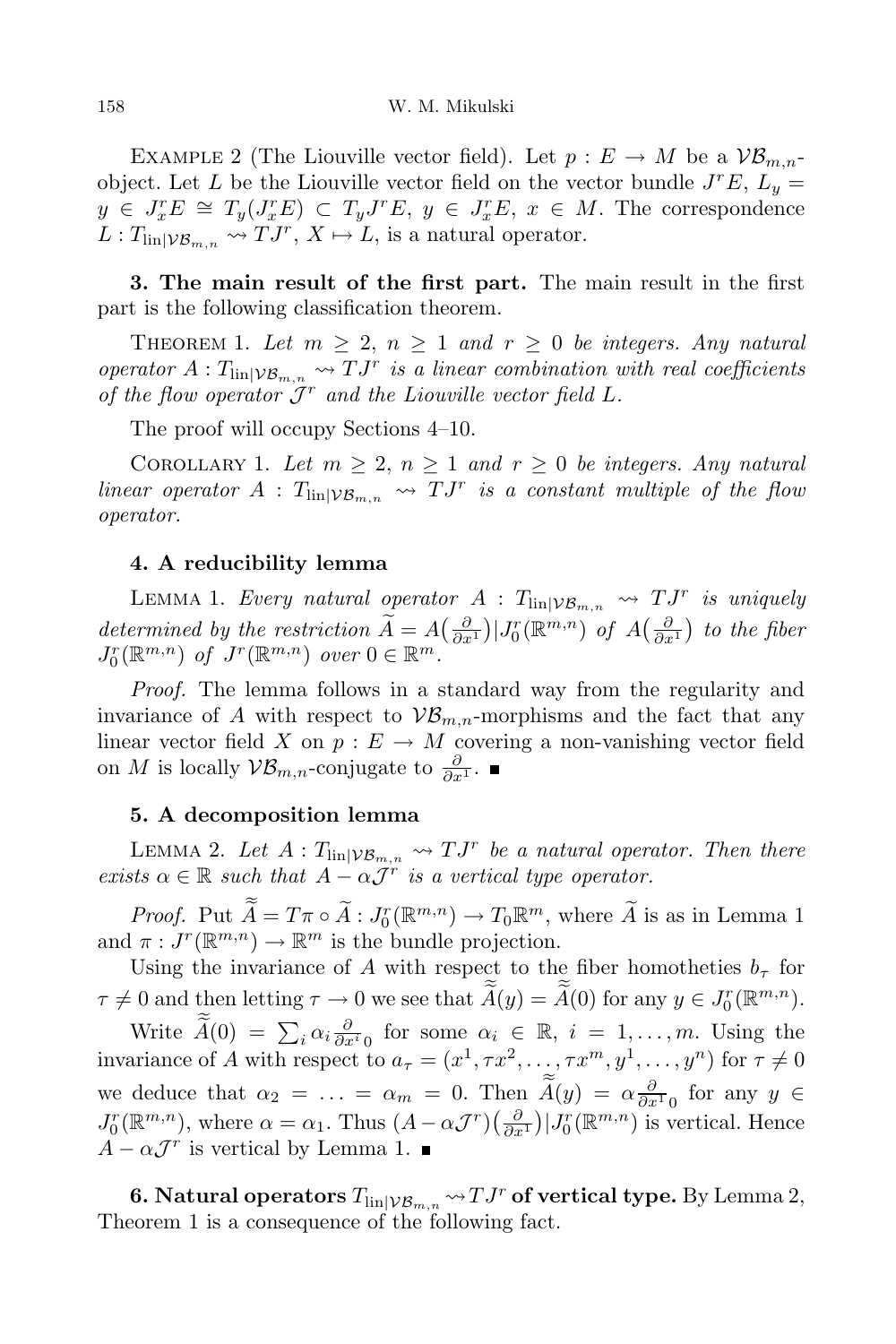PROPOSITION 1. Let  $m \geq 2$ ,  $n \geq 1$  and  $r \geq 0$  be integers. Let A :  $T_{\text{lin}|\mathcal{VB}_{m,n}} \rightsquigarrow TJ^r$  *be a natural operator of vertical type. There exists*  $\gamma \in \mathbb{R}$ *such that*  $A = \gamma L$ *.* 

The proof will occupy Sections 7–10.

#### **7. Some preparation**

LEMMA 3. Let  $A: T_{\text{lin}|\mathcal{VB}_{m,n}} \rightsquigarrow TJ^r$  be a natural operator of vertical  $type.$  *Define*  $\overline{A}: J_0^r(\mathbb{R}^{m,n}) \to J_0^r(\mathbb{R}^{m,n})$  *by* 

$$
\widetilde{A}(y) = (y, \overline{A}(y)) \in J_0^r(\mathbb{R}^{m,n}) \times J_0^r(\mathbb{R}^{m,n}) \cong (VJ^r)_0(\mathbb{R}^{m,n}),
$$

 $y \in J_0^r(\mathbb{R}^{m,n})$ , *where A is as in Lemma* 1*. Then A is uniquely determined* by  $\overline{A}$ *. Moreover*,  $\overline{A}$  *is linear and it satisfies the following conditions:* 

(i) *For any locally*  $VB_{m,n}$ *-map*  $f : \mathbb{R}^{m,n} \to \mathbb{R}^{m,n}$  *preserving* germ<sub>0</sub>  $\left(\frac{\partial}{\partial x^1}\right)$ ,

$$
J_0^r f \circ \overline{A} = \overline{A} \circ J_0^r f.
$$

(ii) *For any*  $\beta \in (\mathbb{N} \cup \{0\})^m$  *with*  $|\beta| \leq r$  *and*  $l = 1, \ldots, n$ ,

$$
\overline{A}(0,\ldots,0,\overline{j}_0^r x^{\beta},0,\ldots,0) = \Big(\sum_{|\sigma| \leq |\beta|} c_{\sigma}^{\beta,l,k} \overline{j}_0^r x^{\sigma}\Big)_{k=1}^n
$$

 $\int$ *for some*  $c_{\sigma}^{\beta,l,k} \in \mathbb{R}$ , *where the sums are over all*  $\sigma \in (\mathbb{N} \cup \{0\})^m$  *with*  $|\sigma| \leq |\beta|, (0,\ldots,0,j_0^rx^{\beta},0,\ldots,0) \in J_0^r(\mathbb{R}^{m,n}), j_0^rx^{\beta}$  in position l.

*Proof.* Since  $\widetilde{A}$  is uniquely determined by  $\overline{A}$ ,  $A$  is uniquely determined by *A* in view of of Lemma 1.

By the invariance of *A* with respect to the fiber homotheties we get the homogeneity condition  $\overline{A}(\tau y) = \tau \overline{A}(y)$  for any  $y \in J_0^r(\mathbb{R}^{m,n})$  and  $\tau \neq 0$ . So, *A* is linear by the homogeneous function theorem.

From the invariance of *A* with respect to a  $\mathcal{VB}_{m,n}$ -map  $f : \mathbb{R}^{m,n} \to \mathbb{R}^{m,n}$ preserving germ<sub>0</sub>  $\left(\frac{\partial}{\partial x^1}\right)$  we obtain  $J_0^r f \circ \overline{A} = \overline{A} \circ J_0^r f$ .

For any  $t \in \mathbb{R}$  define  $\overline{A}_t : J_0^r(\mathbb{R}^{m,n}) \to J_0^r(\mathbb{R}^{m,n})$  by  $A(t\frac{\partial}{\partial x^1})(y) =$  $(y, \overline{A}_t(y)), y \in J_0^r(\mathbb{R}^{m,n})$ . Clearly,  $\overline{A} = \overline{A}_1$ . Let  $\beta \in (\mathbb{N} \cup \{0\})^m$  with  $|\beta| \leq r$ and  $l = 1, \ldots, n$ . We can write

$$
\overline{A}_t(0,\ldots,0,\overline{j}_0^r x^{\beta},0,\ldots,0) = \Big(\sum_{|\sigma| \le r} c_{\sigma}^{\beta,l,k}(t) \overline{j}_0^r x^{\sigma}\Big)_{k=1}^n
$$

for some smooth maps  $c^{\beta,l,k}_{\sigma} : \mathbb{R} \to \mathbb{R}$ , where the sums are as in the statement and  $j_0^r x^{\beta}$  is in position *l*. By the invariance of *A* with respect to the base homotheties  $(\tau x^1, \ldots, \tau x^m, y^1, \ldots, y^n)$  we obtain the homogeneity condition  $c_{\sigma}^{\beta,l,k}(\tau t)|\frac{1}{\tau^{|\beta|}}$  $\frac{1}{\tau^{|\beta|}} = c_{\sigma}^{\beta,l,k}(t) \frac{1}{\tau^{|\alpha|}}$  $\frac{1}{\tau^{|\sigma|}}$  for  $\tau \neq 0$ . Thus  $c_{\sigma}^{\beta,l,k} = 0$  if  $|\sigma| > |\beta|$ .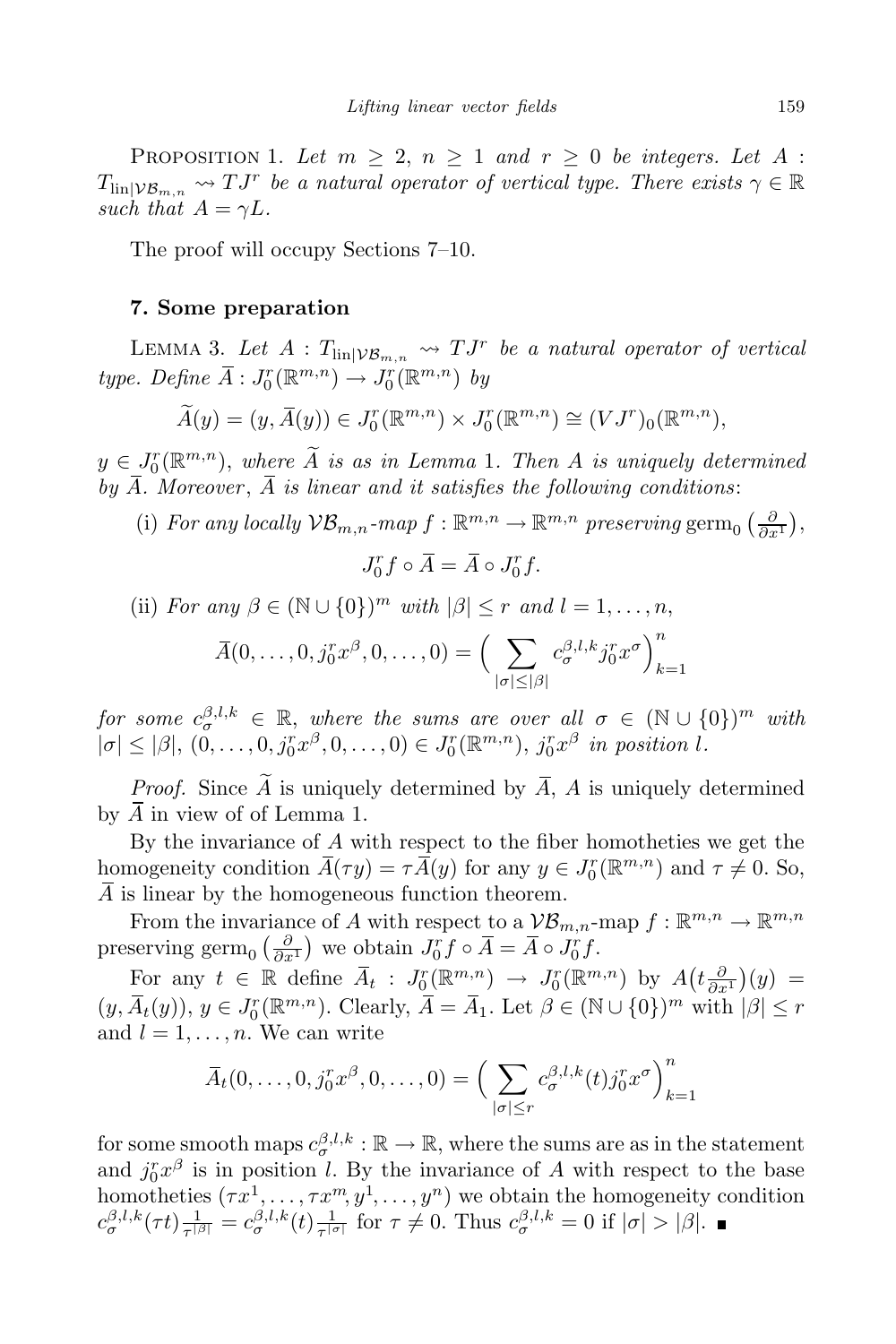**8. The main lemma.** By Lemma 3, *A* is uniquely determined by *A*. So, Proposition 1 is a consequence of the following lemma.

LEMMA 4. Let  $m \geq 2, n \geq 1$  and  $r \geq 0$  be integers. Let  $\overline{A} : J_0^r(\mathbb{R}^{m,n}) \to \mathbb{R}^{m,n}$  $J_0^r(\mathbb{R}^{m,n})$  *be a linear map satisfying conditions* (i) *and* (ii) *of Lemma* 3*. Then there is*  $\gamma \in \mathbb{R}$  *such that*  $A = \gamma \text{ id } J_{J_0}^r(\mathbb{R}^{m,n})$ .

We will prove Lemma 4 by induction on *r*.

**9.** The case  $r = 0$ . Let  $r = 0$ . By the invariance of  $\overline{A}$  with respect to changes of fibered coordinates (see condition (i)) we see that  $\overline{A}$  is uniquely determined by  $\bar{A}(\underline{j_0^0}1, 0, \ldots, 0)$ .

We can write  $\bar{A}(j_0^0 1, 0, \ldots, 0) = (c_1 j_0^0 1, \ldots, c_n j_0^0 1)$ . By the invariance of  $\overline{A}$  with respect to  $f = (x^1, \ldots, x^m, y^1, \tau y^2, \ldots, \tau y^n)$  (see condition (i)) we deduce that  $c_2 = \ldots = c_n = 0$ . Then  $A = \gamma \mathrm{id}_{J_0^0(\mathbb{R}^{m,n})}$  with  $\gamma = c_1$ .

**10. The inductive step.** Assume that Lemma 4 is true for  $r = r_0$ . Let  $r = r_0 + 1.$ 

Step 1: *A condition*. Let

(1) 
$$
\overline{A}(j_0^r((x^1)^r), 0, \dots, 0) = \left(\sum_{|\sigma| \le r} c_{\sigma}^k j_0^r x^{\sigma}\right)_{k=1}^n
$$

for some  $c^k_{\sigma} \in \mathbb{R}$ . We prove that (2) *c*

Indeed, by the invariance of  $\overline{A}$  with respect to the (locally defined) map  $f = (x^1, \ldots, x^m, y^1 + x^2y^1, y^2, \ldots, y^n)$  (see (i)) and (1) we obtain  $c^1_{(0,1,0,...,0)} = c^1_{(0,1,0,...,0)} + c^1_{(0,...,0)}$ , i.e. (2).

 $\frac{1}{(0,\ldots,0)} = 0.$ 

STEP 2: *A* preparation. Let  $\alpha \in (\mathbb{N} \cup \{0\})^m$ ,  $|\alpha| = r, l = 1, \ldots, n$ . We prove that

(3) 
$$
B(0,\ldots,0,j_0^r x^{\alpha},0,\ldots,0)=(0,\ldots,0,c j_0^r x^{\alpha},0,\ldots,0)
$$

for some real *c* (independent of  $\alpha$  and *l*), where  $j_0^r x^{\alpha}$  is in position *l*.

By the invariance of  $\overline{A}$  with respect to (locally defined)  $(x^1, \ldots, x^{i-1}, x^i +$  $\tau(x^2)^2, x^{i+1}, \ldots, x^m, y^1, \ldots, y^n)^{-1}$  for  $\tau \in \mathbb{R}$  and  $i = 1, \ldots, m$  (see (i)), from (1) it follows that  $\overline{A}(j_0^r((x^1)^r), 0, \ldots, 0) = (\sum_{\sigma} (c_{\sigma}^k j_0^r x^{\sigma} + \tau \sigma_i c_{\sigma}^k j_0^r x^{\sigma - e_i + e_2 + e_2})$  $+ \ldots$ ))<sup>n</sup><sub>k=1</sub>, where the dots stand for a finite sum of monomials in  $\tau$  of degree  $\geq$  2. (Observe that we have used  $m \geq 2$ .) Thus

(4) 
$$
c_{\sigma}^{k} = 0 \quad \text{for } 0 < |\sigma| < r.
$$

Moreover, by the invariance of  $\overline{A}$  with respect to  $(x^1,\ldots,x^m,y^1,\tau y^2,\ldots,\tau y^n)$ (see (i)), for  $\tau \neq 0$  we deduce that

(5) 
$$
c_{\sigma}^{k} = 0 \quad \text{for } k \neq 1.
$$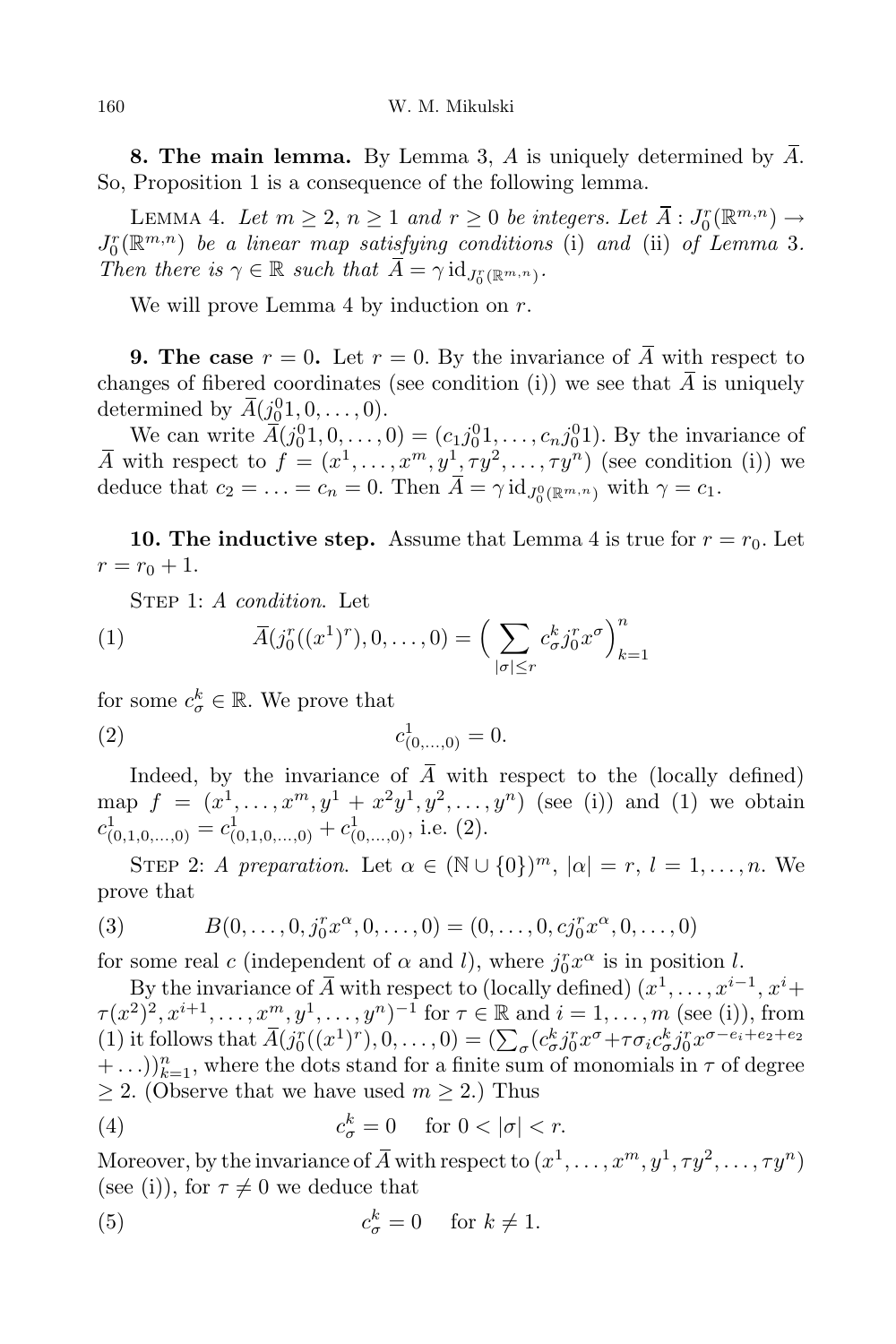Then by (2), (4) and (5) and the invariance of  $\overline{A}$  with respect to  $(x^1, \tau x^2, \ldots)$  $\dots, \tau x^m, y^1, \dots, y^n)$  (see (i)) we deduce that

(6) 
$$
\overline{A}(j_0^r((x^1)^r), 0, \ldots, 0) = (cj_0^r((x^1)^r), 0, \ldots, 0)
$$

for  $c = c^1_{(r,0,\ldots,0)} \in \mathbb{R}$ . Then using the invariance of  $\overline{A}$  with respect to  $(x^1 +$  $\tau^2 x^2 + \ldots + \tau^m x^m, x^2, \ldots, x^m, y^1, \ldots, y^n)^{-1}$  for  $\tau^2, \ldots, \tau^m \in \mathbb{R}$  (see (i)) we get

(7) 
$$
\overline{A}(j_0^r((x^1 + \tau^2 x^2 + \dots + \tau^m x^m)^r), 0 \dots, 0)
$$
  
=  $(cj_0^r((x^1 + \tau^2 x^2 + \dots + \tau^m x^m)^r), 0, \dots, 0).$ 

Both sides of  $(7)$  are polynomials in  $\tau$ . Considering the coefficients of  $(\tau^2)^{\alpha_2} \dots (\tau^m)^{\alpha_m}$  we get

(8) 
$$
\bar{A}(j_0^r x^{\alpha}, 0 \dots, 0) = (c j_0^r x^{\alpha}, 0, \dots, 0).
$$

Then using the invariance of  $\overline{A}$  with respect to permutations of fibered coordinates (see (i)) we get  $(3)$ .

Step 3: *Using the inductive assumption*. By Step 2 we have a linear  $\text{map} \ [\overline{A}] : J_0^{r-1}(\mathbb{R}^{m,n}) \to J_0^{r-1}(\mathbb{R}^{m,n}) \text{ factorizing } \overline{A}.$  By the assumptions (i) and (ii) on  $\overline{A}$  we see that  $\overline{A}$  satisfies (i) and (ii) for  $r-1$ . So, by the inductive assumption,

$$
\left[\overline{A}\right] = \gamma \operatorname{id}_{J_0^{r-1}(\mathbb{R}^{m,n})}
$$

for some  $\gamma \in \mathbb{R}$ .

STEP 4: *What remains to be proved*. It remains to prove that  $\overline{A}$  =  $\gamma$  id<sub>*J*<sup>*r*</sup></sup>( $\mathbb{R}^{m,n}$ ), where  $\gamma$  is as in (9).</sub>

By assumption (ii) on  $\overline{A}$  and by equality (9) we have

(10) 
$$
\overline{A}(0,\ldots,0,j_0^rx^{\beta},0\ldots,0)=\gamma(0,\ldots,0,j_0^rx^{\beta},0,\ldots,0)
$$

for any  $\beta \in (\mathbb{N} \cup \{0\})^m$  with  $|\beta| < r$  and  $l = 1, ..., n$ , where  $j_0^r x^{\beta}$  is in position *l*. So, it remains to prove that for any  $\alpha \in (\mathbb{N} \cup \{0\})^m$  with  $|\alpha| = r$ and  $l = 1, \ldots, n$  we have

$$
\overline{A}(0,\ldots,0,j_0^r x^{\alpha},0\ldots,0)=\gamma(0,\ldots,0,j_0^r x^{\alpha},0,\ldots,0).
$$

Therefore, by Step 2 it remains to prove that  $c = \gamma$ , where *c* is as in (3).

STEP 5: *End of the proof.* Using (10) for  $\beta = (r-1, 0, \ldots, 0) \in (\mathbb{N} \cup \{0\})^m$ and the invariance of  $\overline{A}$  with respect to  $(x^1 + (x^2)^2, x^2, \ldots, x^m, y^1, \ldots, y^n)^{-1}$ (see (i)) we deduce that

(11) 
$$
\overline{A}(j_0^r((x^1)^{r-2}(x^2)^2),0,\ldots,0) = \gamma(j_0^r((x^1)^{r-2}(x^2)^2),0,\ldots,0).
$$

Now from (11) and (3) with  $\beta = (r - 2, 2, 0, \ldots, 0)$  we get  $c = \gamma$ . ■

**11. Some versions** of **Theorem 1.** By Theorem 1, for any  $V\mathcal{B}_{m,n}$ natural operator *A* lifting a linear vector field *X* on a vector bundle *E* to a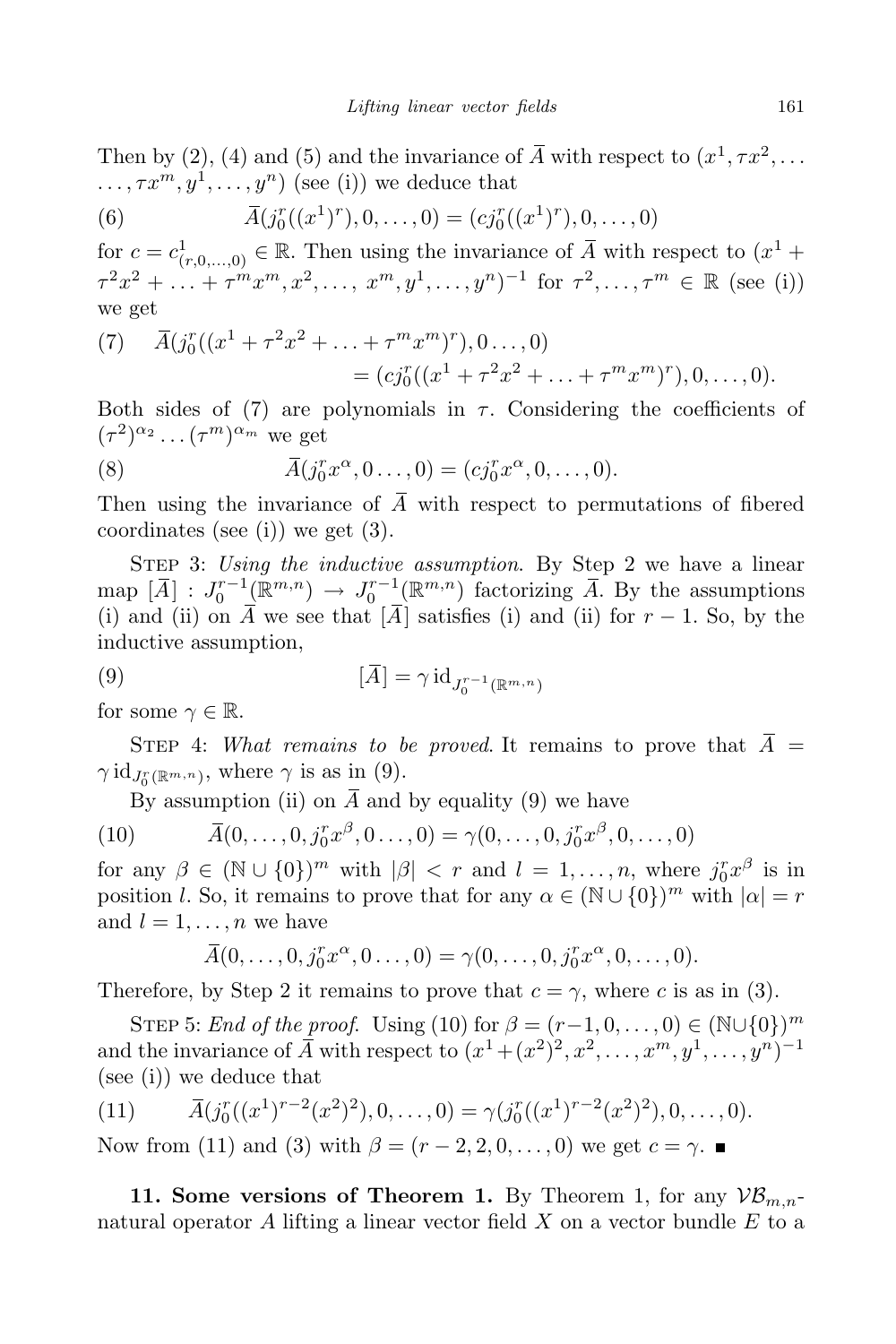vector field  $A(X)$  on  $J<sup>r</sup>E$ , the vector field  $A(X)$  is always linear. We now prove this independently together with another similar fact.

PROPOSITION 2. Let A be a  $VB_{m,n}$ -natural operator lifting a linear vector field X on a vector bundle E to a vector field  $A(X)$  on  $J^rE$  (or  $J^rE^*$ *or*  $(J^r E)^*$  *or*  $(J^r E^*)^*$ *). Then*  $A(X)$  *is always linear.* 

*Proof.* It is easy to see this for  $X = \frac{\partial}{\partial x^1}$ . (More precisely, the flow of  $A\left(\frac{\partial}{\partial x^1}\right)$  is invariant with respect to the fiber homotheties of  $J^r(\mathbb{R}^{m,n})$  because  $\frac{\partial}{\partial x^1}$  is invariant with respect to the fiber homotheties of  $\mathbb{R}^{m,n}$ .) Next we use the same arguments as in the proof of Lemma 1. For  $J^rE^*$ ,  $(J^rE)^*$ and  $(J^r E^*)^*$  in place of  $J^r E$  we use the same method.

There is a natural involution (dualization)  $()^* : \mathcal{VB}_{m,n} \to \mathcal{VB}_{m,n}$ ,  $E \mapsto E^*, f \mapsto (f^{-1})^*$ . So, using Proposition 2 and Theorem 1 we easily obtain the following versions of Theorem 1.

THEOREM 2. For  $m \geq 2$ ,  $n \geq 1$  and  $r \geq 0$  any  $\mathcal{VB}_{m,n}$ -natural operator *lifting a linear vector field X on E to a vector field*  $A(X)$  *on*  $J<sup>r</sup>E<sup>*</sup>$  *is a linear combination of*  $J^r X^*$  *and the Liouville vector field L on*  $J^r E^*$ , *where*  $X^*$  is the linear vector field on  $E^*$  dual to X (if  $f_t$  is the flow of X, then  $(f_t^{-1})^*$  *is the flow of*  $X^*$ ).

THEOREM 3. *For*  $m \geq 2$ ,  $n \geq 1$  *and*  $r \geq 0$  *any*  $\mathcal{VB}_{m,n}$ *-natural operator lifting a linear vector field X on E to a vector field*  $A(X)$  *on*  $(J<sup>r</sup>E)^*$  *is a linear combination of*  $(\mathcal{J}^r X)^*$  *and the Liouville vector field on*  $(\mathcal{J}^r E)^*$ .

THEOREM 4. For  $m \geq 2$ ,  $n \geq 1$  and  $r \geq 0$  any  $\mathcal{VB}_{m,n}$ -natural operator lifting a linear vector field X on E to a vector field  $A(X)$  on  $(J^r E^*)^*$  is a linear combination of  $(\mathcal{J}^r X^*)^*$  and the Liouville vector field L on  $(\mathcal{J}^r E^*)^*$ .

# **II. NATURAL OPERATORS LIFTING LINEAR VECTOR FIELDS FROM A VECTOR BUNDLE TO ITS VERTICAL** *r***-JET PROLONGATION**

**12.** The vertical *r*-jet prolongation functor. Given a  $VB<sub>m</sub>$ -object  $p: E \to M$  the *vertical r-jet prolongation*  $J_v^r E$  of  $E$  is the vector bundle

$$
J_v^r E = \{ j_x^r \sigma \mid \sigma : M \to E_x, \, x \in M \}
$$

over *M*. Every  $\mathcal{VB}_m$ -map  $f: E_1 \to E_2$  covering  $f: M_1 \to M_2$  induces a vector bundle map  $J_v^r f : J_v^r E_1 \to J_v^r E_2$  covering  $\overline{f}$  such that

$$
J_v^r f(j_x^r \sigma) = j_{f(x)}^r (f \circ \sigma \circ f^{-1}), \quad j_x^r \sigma \in J_v^r E_1.
$$

The functor  $J_v^r : \mathcal{VB}_m \to \mathcal{VB}_m$  is a fiber product preserving vector gauge bundle functor.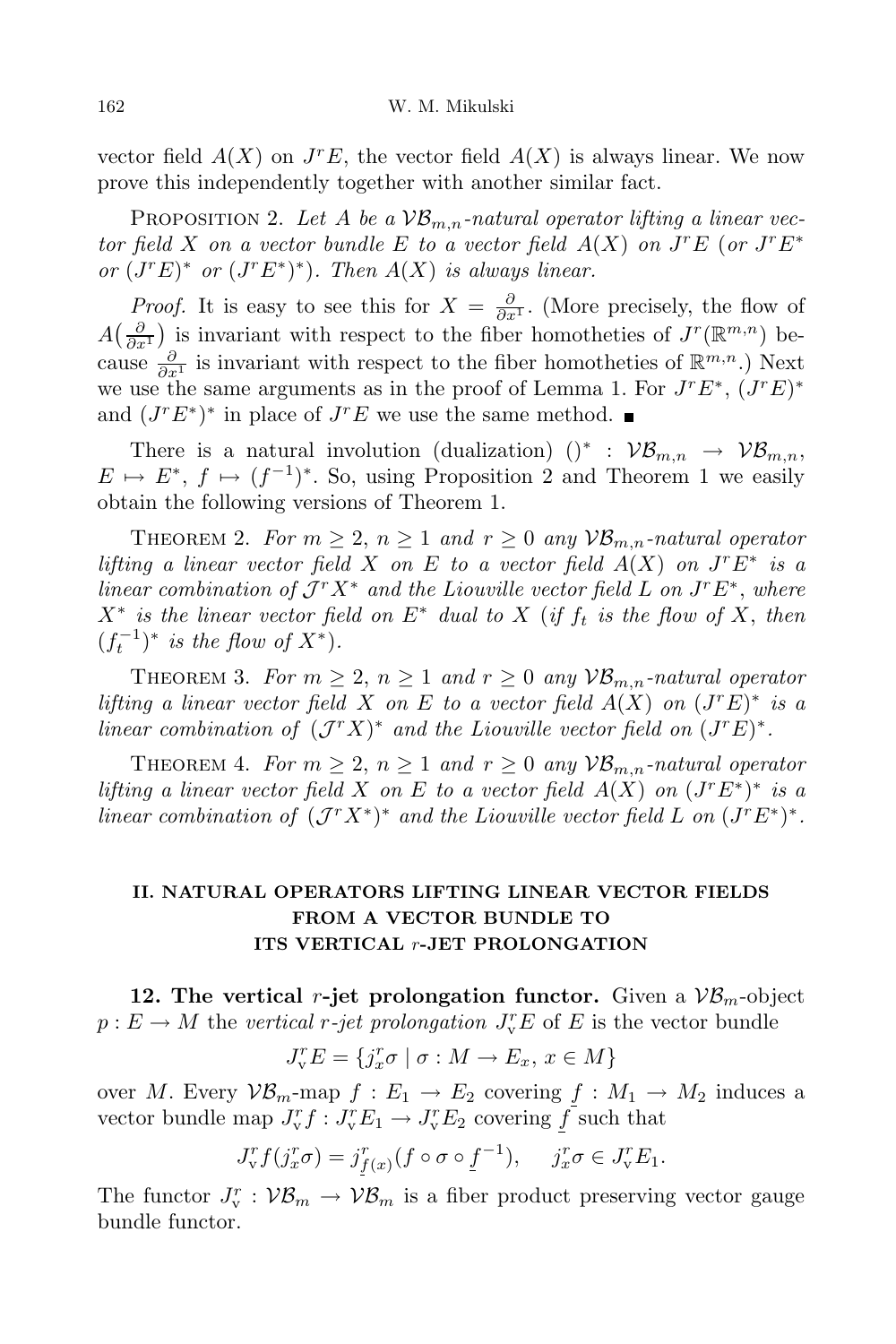We shall identify  $(J_v^r)_0(\mathbb{R}^{m,n})$  and  $\times^n J_0^r(\mathbb{R}^m,\mathbb{R})$  via  $j_0^r(\sigma) \mapsto (j_0^r \sigma^l)_{l=1}^n$ ,  $\sigma = (\sigma^1, \ldots, \sigma^n) : \mathbb{R}^m \to \mathbb{R}^n = (\mathbb{R}^{m,n})_0.$ 

**13. Examples of natural operators**  $T_{\text{lin}|V_{B_{m,n}}}\nightharpoonup T_{\text{v}}^T$ . A natural operator  $A: T_{\text{lin}}|_{V_{\mathcal{B}_{m,n}}} \to TJ_{\text{v}}^r$  is a  $V_{\mathcal{B}_{m,n}}$ -invariant family of regular operators  $A: \mathcal{X}_{\text{lin}}(E) \to \mathcal{X}(J_{\mathbf{v}}^r E)$  for any  $\mathcal{VB}_{m,n}$ -object *E*.

EXAMPLE 3 (The flow operator). Let X be a linear vector field on a  $\mathcal{VB}_{m,n}$ -object *E*. The vector field  $\mathcal{J}_{\text{v}}^r X$  on  $J_{\text{v}}^r E$  corresponding to the flow  $J_v^r(F)_t^X$  is called the *flow prolongation* of *X*. The correspondence  $J_v^r$ :  $T_{\text{lin}|\mathcal{VB}_{m,n}} \rightsquigarrow TJ_{\text{v}}^r, X \mapsto \mathcal{J}_{\text{v}}^r X$ , is a natural operator.

EXAMPLE 4 (The Liouville vector field). Let *E* be a  $\mathcal{VB}_{m,n}$ -object. Let *L* be the Liouville vector field on the vector bundle  $J_v^rE$ . The correspondence  $L: T_{\text{lin}|\mathcal{VB}_{m,n}} \to TJ_{\text{v}}^r, X \mapsto L$ , is a natural operator.

EXAMPLE 5. Let  $s = 0, \ldots, r$ . Given a linear vector field X on a  $\mathcal{VB}_{m,n}$ object  $E$  covering a vector field  $\underline{X}$  on  $M$  we define a vertical vector field  $V^{\langle s \rangle}(X)$  on  $J_v^r E$  as follows. Let  $y = j_x^r \sigma \in J_v^r E$ ,  $\sigma : M \to E_x$ ,  $x \in M$ . We put

$$
V^{\langle s \rangle}(X)(y) = (y, j_x^r(\underline{X}^{(s)}\sigma(x))) \in \{y\} \times (J_v^r)_x E = V_y J_v^r E \subset T_y J_v^r E,
$$

where  $\underline{X}^{(s)} = X \circ \dots \circ X$  (*s* times) and  $\underline{X}^{(s)} \sigma(x) : M \to E_x$  is the constant map. We see that  $V^{\langle s \rangle}(X)$  are linear vector fields on the vector bundle  $J_v^rE$ . The correspondence  $V^{\langle s \rangle}: T_{\text{lin}|\mathcal{VB}_{m,n}} \leadsto TJ_v^r$  is a natural operator.

**14. The main result of the second part.** The main result in the second part is the following classification theorem.

THEOREM 5. Let  $m \geq 2$ ,  $n \geq 1$  and  $r \geq 1$  be integers. Any natural oper- $\int$  *ator*  $A: T_{\text{lin}} | \nu_{\mathcal{B}_{m,n}} \rightarrow T J_{\text{v}}^r$  *is a linear combination with uniquely determined real coefficients of the flow operator*  $J_v^r$ , *the Liouville vector field L and the natural operators*  $V^{\langle s \rangle}$  *for*  $s = 0, \ldots, r$ *.* 

The proof is a modification of the one of Theorem 1. It will occupy Sections 15–21.

COROLLARY 2. Let  $m \geq 2$ ,  $n \geq 1$  and  $r \geq 1$  be integers. Any natural *linear operator*  $A: T_{\text{lin}|V\mathcal{B}_{m,n}} \rightarrow TJ_v^r$  *is a linear combination with uniquely determined real coefficients of the flow operator*  $\mathcal{J}_v^r$  *and*  $V^{\langle 1 \rangle}$ *.* 

### **15. A reducibility lemma**

LEMMA 5. *Every natural operator*  $A: T_{\text{lin}|\mathcal{VB}_{m,n}} \rightsquigarrow TJ^r_v$  *is uniquely* determined by the restriction  $\widetilde{A} = A\left(\frac{\partial}{\partial x^1}\right)|(J_v^r)_0(\mathbb{R}^{m,n})$  of  $A\left(\frac{\partial}{\partial x^1}\right)$  to the *fiber*  $(J_v^r)_0(\mathbb{R}^{m,n})$  *of*  $J_v^r(\mathbb{R}^{m,n})$  *over*  $0 \in \mathbb{R}^m$ *.* 

*Proof.* In the proof of Lemma 1 we replace  $J^r$  by  $J_v^r$ .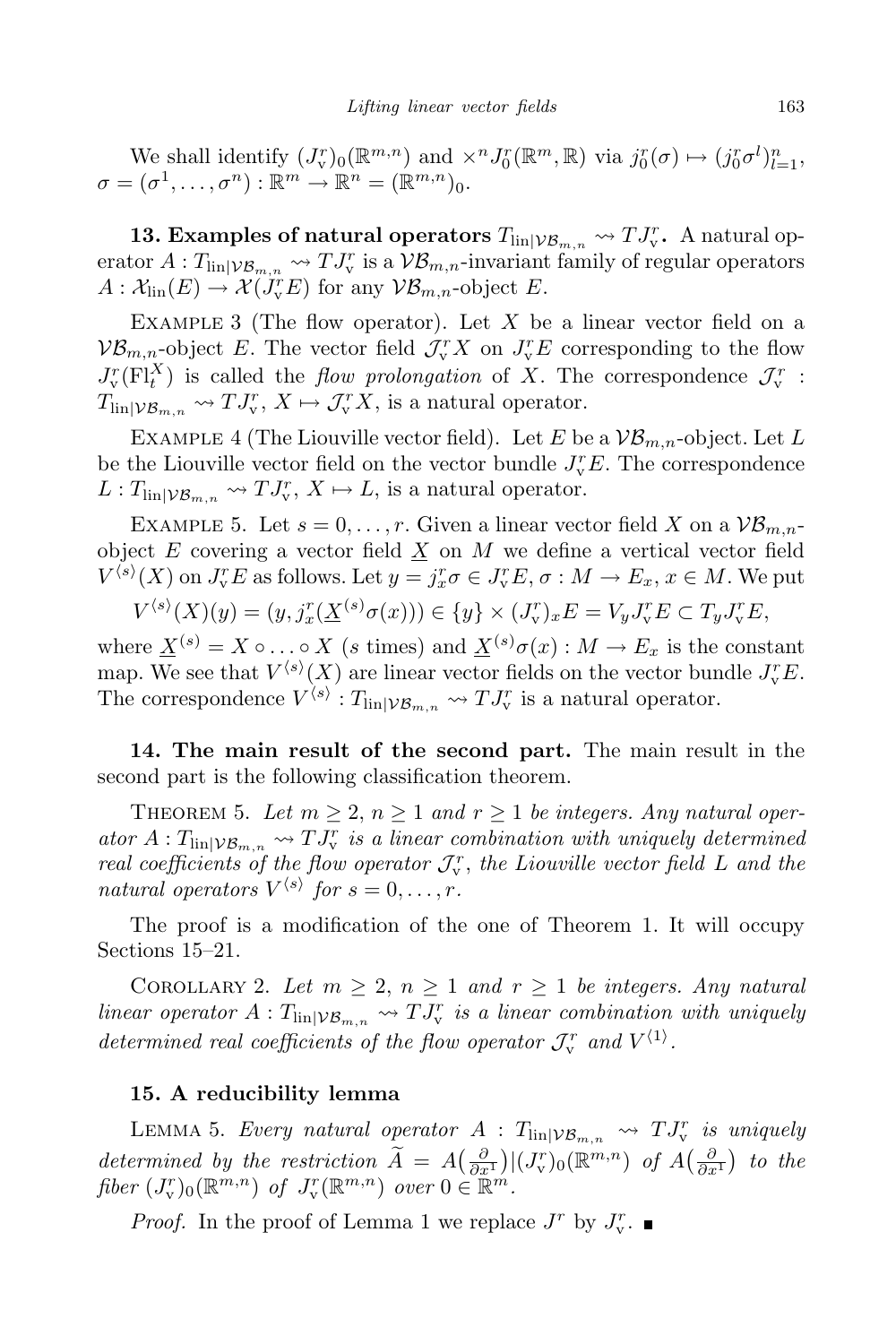#### **16. A decomposition lemma**

LEMMA 6. Let  $A: T_{\text{lin}|\mathcal{VB}_{m,n}} \rightsquigarrow TJ_v^r$  be a natural operator. Then there *exists*  $\alpha \in \mathbb{R}$  *such that*  $A - \alpha \mathcal{J}_{\mathbf{v}}^r$  *is a vertical type operator.* 

*Proof.* In the proof of Lemma 2 we replace  $J^r$  by  $J_v^r$ .

**17. Natural operators**  $T_{\text{lin}|\mathcal{VB}_{m,n}} \leadsto TJ_v^r$  of vertical type. By Lemma 6, Theorem 5 is a consequence of the following fact.

PROPOSITION 3. Let  $m \geq 2$ ,  $n \geq 1$  and  $r \geq 1$  be integers. Let A :  $T_{\text{lin}|\mathcal{VB}_{m,n}} \rightsquigarrow TJ_v^r$  *be a natural operator of vertical type. There exist uniquely* determined numbers  $\gamma, \alpha_0, \ldots, \alpha_r \in \mathbb{R}$  such that  $A = \gamma L + \sum_{s=0}^r \alpha_s V^{\langle s \rangle}$ .

The proof will occupy Sections 18–21.

#### **18. Some preparation**

LEMMA 7. Let  $A: T_{\text{lin}|\mathcal{VB}_{m,n}} \rightsquigarrow TJ^r_v$  be a natural operator of vertical  $type.$  *Define*  $\overline{A}: (J_v^r)_0(\mathbb{R}^{m,n}) \to (J_v^r)_0(\mathbb{R}^{m,n})$  *by* 

$$
\widetilde{A}(y) = (y, \overline{A}(y)) \in (J_v^r)_0(\mathbb{R}^{m,n}) \times (J_v^r)_0(\mathbb{R}^{m,n}) \cong (VJ_v^r)_0(\mathbb{R}^{m,n}),
$$

 $y \in (J_v^r)_0(\mathbb{R}^{m,n})$ , *where A is as in Lemma* 5*. Then A is uniquely* determined *by*  $\overline{A}$ *. Moreover*,  $\overline{A}$  *is linear and satisfies the following conditions:* 

(i) *For any*  $\mathcal{VB}_{m,n}$ *-map*  $f: \mathbb{R}^{m,n} \to \mathbb{R}^{m,n}$  preserving germ<sub>0</sub>  $\left(\frac{\partial}{\partial x^1}\right)$ ,

$$
(J_{\mathbf{v}}^r)_0 f \circ \overline{A} = \overline{A} \circ (J_{\mathbf{v}}^r)_0 f.
$$

(ii) For any  $\beta \in (\mathbb{N} \cup \{0\})^m$  with  $|\beta| \leq r$  and any  $l = 1, ..., n$ ,

$$
\overline{A}(0,\ldots,0,j_0^r x^{\beta},0,\ldots,0) = \Big(\sum_{|\sigma| \leq |\beta|} c_{\sigma}^{\beta,l,k} j_0^r x^{\sigma}\Big)_{k=1}^n
$$

 $\int$ *for some*  $c_{\sigma}^{\beta,l,k} \in \mathbb{R}$ , *where the sums are over all*  $\sigma \in (\mathbb{N} \cup \{0\})^m$  *with*  $|\sigma| \leq |\beta|, (0,\ldots,0,j_0^r x^{\beta},0,\ldots,0) \in (J_v^r)_0(\mathbb{R}^{m,n}), j_0^r x^{\beta}$  in position l.

*Proof.* In the proof of Lemma 3 we replace  $J^r$  by  $J_v^r$ .

**19. The main lemma.** By Lemma 7, A is uniquely determined by  $\overline{A}$ . So, Proposition 3 is a consequence of the following lemma.

LEMMA 8. Let  $r \geq 0$ ,  $m \geq 2$  and  $n \geq 1$  be integers. Let  $\overline{A}$  :  $(J_v^r)_0(\mathbb{R}^{m,n})$  $\rightarrow$   $(J_v^r)_0(\mathbb{R}^{m,n})$  *be a linear map satisfying conditions* (i) *and* (ii) *of Lemma* 7*. Then there are* (*uniquely determined for*  $r \geq 1$ ) *numbers*  $\gamma, \alpha_0, \ldots, \alpha_r$ *∈* R *such that*

$$
\overline{A} = \gamma \operatorname{id}_{(J_v^r)_0(\mathbb{R}^{m,n})} + \sum_{s=0}^r \alpha_s W^{\langle s \rangle},
$$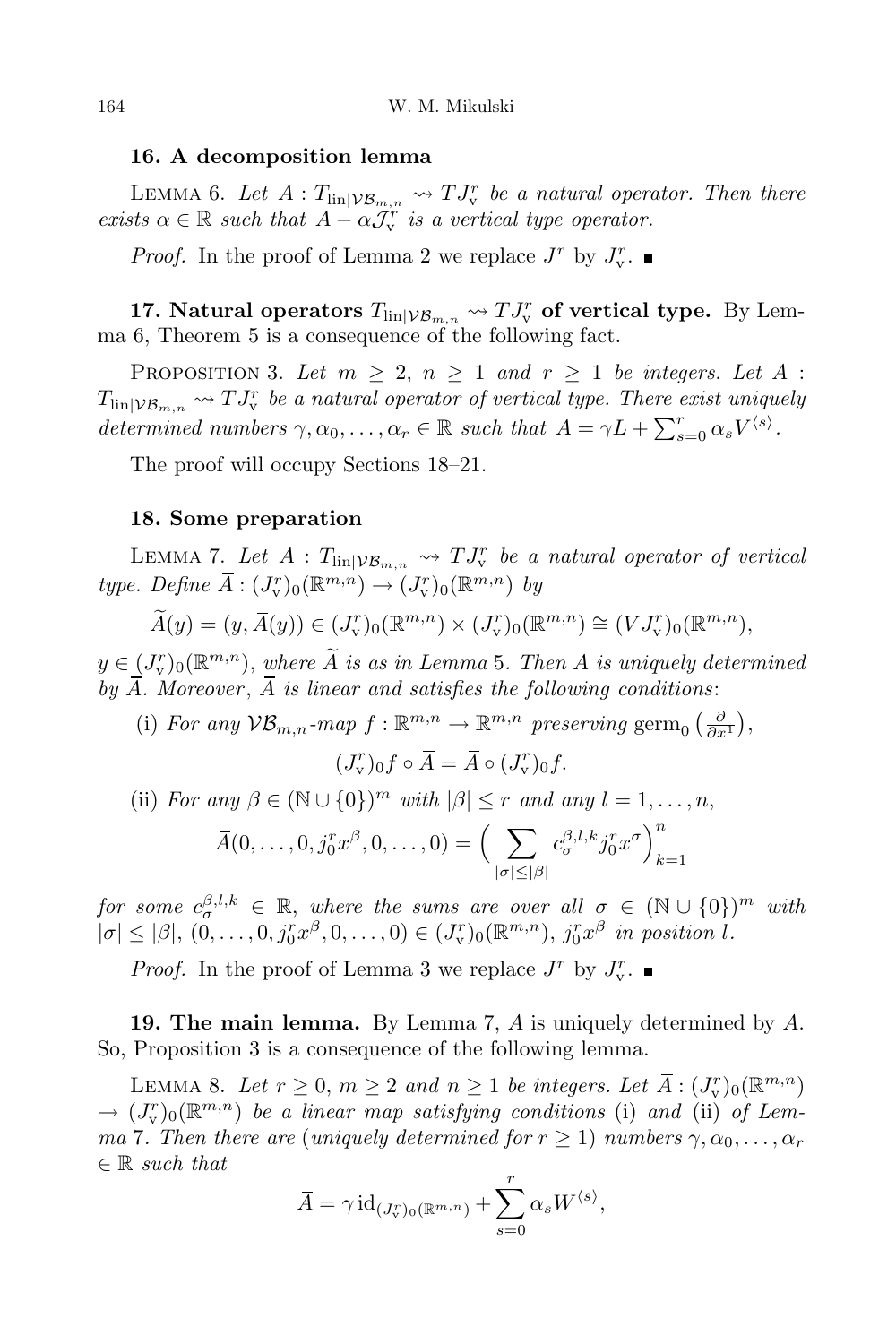where  $W^{\langle s \rangle} : (J_v^r)_0(\mathbb{R}^{m,n}) \to (J_v^r)_0(\mathbb{R}^{m,n}), W^{\langle s \rangle}(j_0^r(\sigma)) = j_0^r\left(\frac{\partial^s}{\partial (x^1)}\right)$  $\frac{\partial^s}{\partial (x^1)^s} \sigma (0) \big),$  $\sigma : \mathbb{R}^m \to \mathbb{R}^n = (\mathbb{R}^{m,n})_0.$ 

If  $r \geq 1$  then  $\mathrm{id}_{(J_r^r)_0(\mathbb{R}^{m,n})}$  and  $W^{\langle s \rangle}$  for  $s = 0, \ldots, r$  are linearly independent. So, it is sufficient to prove the existence of  $\gamma$ ,  $\alpha_0, \ldots, \alpha_r$  such that  $\overline{A} = \gamma \, \mathrm{id}_{(J_v^r)_0(\mathbb{R}^{m,n})} + \sum_{s=0}^r \alpha_s W^{\langle s \rangle}.$ 

We will prove the existence of  $\gamma, \alpha_0, \ldots, \alpha_r$  by induction on *r*.

**20.** The case  $r = 0$ . In Section 9 we replace  $J^r$  by  $J_v^r$ .

**21.** The **inductive** step. Assume that Lemma 8 is true for  $r = r_0$ . Let  $r = r_0 + 1.$ 

We modify Steps 1–5 of Section 10 with  $J_v^r$  playing the role of  $J^r$ . The most important change is in Step 1. We do not prove (2). By replacing  $\overline{A}$ by  $\overline{A} - c^1_{(0,\ldots,0)} W^{\langle r \rangle}$  without loss of generality we can assume (2). Then it is sufficient to prove that  $B = \gamma \mathrm{id}_{(J_v^r)_0(\mathbb{R}^{m,n})} + \sum_{s=0}^{r-1} \alpha_s W^{\langle s \rangle}$  for some  $\gamma, \alpha_0, \ldots, \alpha_{r-1} \in \mathbb{R}$ . Moreover, in Step 3 in the case  $r = 1$  we can assume that  $\gamma = c$ , where *c* is as in (2) with  $J_v^r$  playing the role of  $J^r$ .

#### **22. Some versions of Theorem 5**

PROPOSITION 4. Let A be a  $VB_{m,n}$ -natural operator lifting a linear vector field X on a vector bundle E to a vector field  $A(X)$  on  $J_v^rE$  (or  $J_v^rE^*$ *or*  $(J_v^r E)^*$  *or*  $(J_v^r E^*)^*$ *). Then*  $A(X)$  *is always a linear vector field.* 

*Proof.* In the proof of Proposition 2 we replace  $J^r$  by  $J_v^r$ .

Using Proposition 3 and Theorem 5 we easily obtain the following versions of Theorem 5.

THEOREM 6. For  $m \geq 2$ ,  $n \geq 1$  and  $r \geq 1$  any  $\mathcal{VB}_{m,n}$ -natural operator *lifting a linear vector field X on E to a vector field on*  $J_v^r E^*$  *is a linear* combination of  $\mathcal{J}_v^r X^*$ , the Liouville vector field L on  $J_v^r E^*$  and  $V^{(s)}(X^*)$  $for s = 0, \ldots, r$ .

THEOREM 7. For  $m \geq 2$ ,  $n \geq 1$  and  $r \geq 1$  any  $\mathcal{VB}_{m,n}$ -natural oper*ator lifting a linear vector field X on E to a vector field on*  $(J_v^r E)^*$  *is a linear combination of*  $(\mathcal{J}_{\mathbf{v}}^r X)^*$ , *the Liouville vector field L on*  $(\mathcal{J}_{\mathbf{v}}^r E)^*$  *and*  $(V^{(s)}(X))^*$  *for*  $s = 0, \ldots, r$ .

THEOREM 8. *For*  $m \geq 2$ ,  $n \geq 1$  *and*  $r \geq 1$  *any*  $\mathcal{VB}_{m,n}$ *-natural operator* lifting a linear vector field X on E to a vector field on  $(J_v^r E^*)^*$  is a lin*ear combination of*  $(\mathcal{J}_{\mathbf{v}}^r X^*)^*$ , *the Liouville vector field L on*  $(\mathcal{J}_{\mathbf{v}}^r E^*)^*$  *and*  $(V^{(s)}(X^*))^*$  *for*  $s = 0, \ldots, r$ .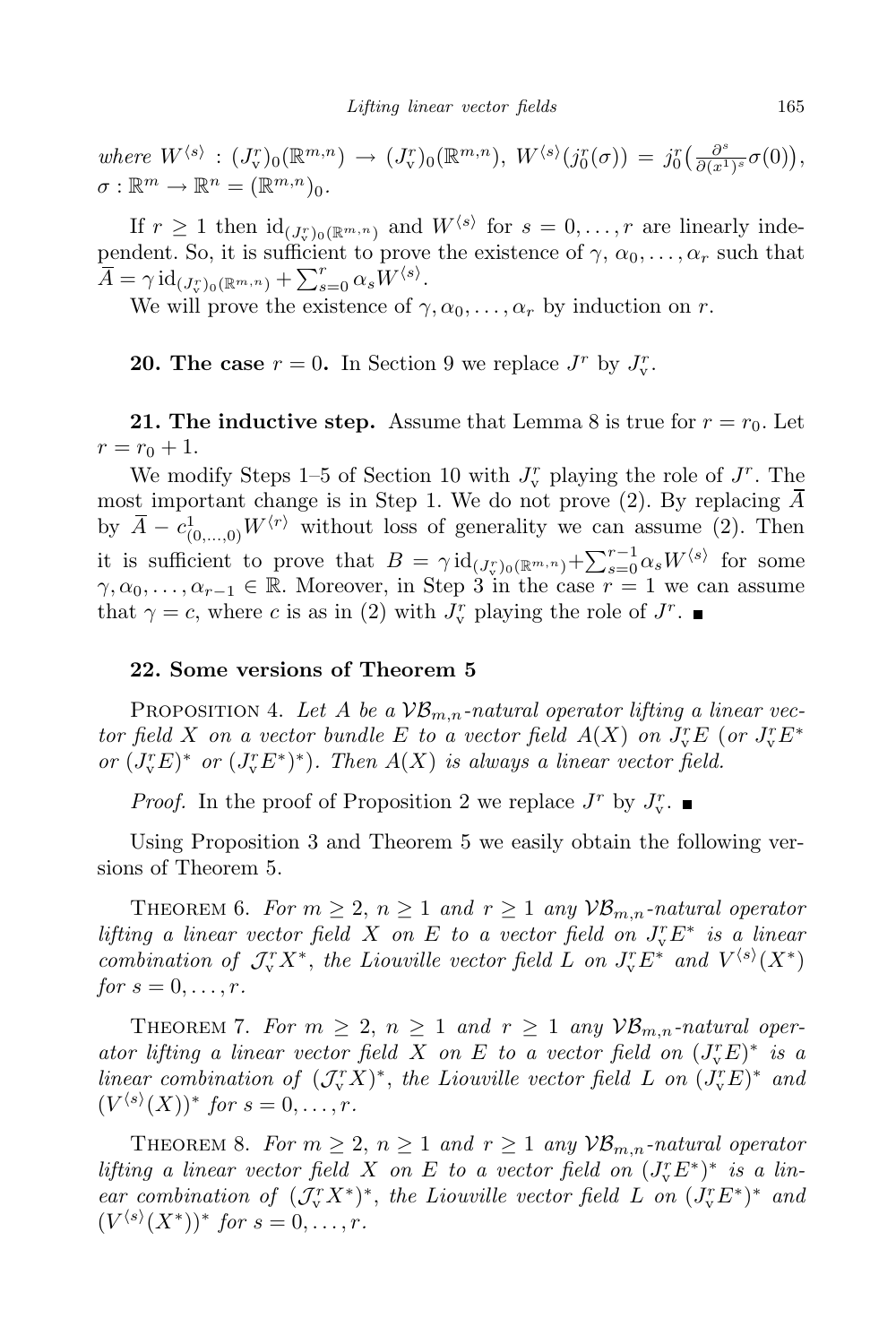# **III. NATURAL LINEAR OPERATORS LIFTING LINEAR VECTOR FIELDS FROM A VECTOR BUNDLE TO ITS** [*r*]**-JET PROLONGATION**

**23.** The  $[r]$ -jet prolongation functor. Let  $p: E \to M$  be a  $V\mathcal{B}_m$ object. For any  $x \in M$  we have a unital associative algebra homomorphism  $t_x^{[r]}: J_x^r(M, \mathbb{R}) \to \text{gl}(J_x^r(M, \mathbb{R}))$  given by

$$
t_x^{[r]}(j_x^r\gamma)(j_x^r\eta) = j_x^r(\gamma\eta) - j_x^r(\eta(x)\gamma) + j_x^r(\eta(x)\gamma(x)),
$$

 $j_x^r \eta$ ,  $j_x^r \gamma \in J_x^r(M, \mathbb{R})$ ,  $\eta(x)$ ,  $\gamma(x) : M \to \mathbb{R}$  are constant maps. We have a vector bundle

$$
J^{[r]}E = \bigcup_{x \in M} \text{Hom}_{t_x^{[r]}}(J^r \mathcal{C}_x^{\infty, f.1}(E), J_x^r(M, \mathbb{R}))
$$

over *M*. Here  $\text{Hom}_{t_x^{[r]}}(J^r\mathcal{C}_x^{\infty,\text{f.l}}(E), J_x^r(M, \mathbb{R}))$  is the vector space of all mod*x* ule homomorphisms over  $t_x^{[r]}$  :  $J_x^r(M,\mathbb{R}) \to \text{gl}(J_x^r(M,\mathbb{R}))$  from the (free)  $J_x^r(M, \mathbb{R})$ -module  $J^r \mathcal{C}_x^{\infty, f.1}(E)$  of *r*-jets at *x* of germs at *x* of fiber linear maps  $E \to \mathbb{R}$  into the gl $(J_x^r(M, \mathbb{R}))$ -module  $J_x^r(M, \mathbb{R})$ . We call  $J^{[r]}E$  the [*r*]*jet* prolongation of *E*. Every  $\mathcal{VB}_m$ -map  $f : E_1 \to E_2$  covering  $f : M_1 \to M_2$ induces a vector bundle map  $J^{[r]}f : J^{[r]}E_1 \to J^{[r]}E_2$  covering  $\underline{f}$  such that

$$
J^{[r]}f(\Phi)(j^r_{f(x)}\xi) = J^r(\underline{f}, \mathrm{id}_{\mathbb{R}}) \circ \Phi(j^r_x(\xi \circ f))
$$

for any  $\Phi \in \text{Hom}_{t_x^{[r]}}(J^r \mathcal{C}_x^{\infty, f.1}(E_1), J_x^r(M_1, \mathbb{R}))$ ,  $x \in M_1$  and any fiber linear  $\text{map } \xi : E_2 \to \mathbb{R}$ . The correspondence  $J^{[r]} : \mathcal{VB}_m \to \mathcal{VB}_m$  is a fiber product preserving gauge bundle functor of order *r*.

REMARK 1. One can show that  $J^rE$  and  $J_v^rE$  can be constructed similarly to  $J^{[r]}E$  using some other algebra homomorphisms  $t_x : J^r_x(M, \mathbb{R}) \to$  $gl(J_x^r(M,\mathbb{R}))$  in place of  $t_x^{[r]}$ . This justifies the name of  $[r]$ -jet prolongation. If  $r \geq 3$  and  $m \geq 2$  then only  $J^rE$ ,  $J_v^rE$  and  $J^{[r]}E$  admit such a construction. This will be presented in my next paper, currently in preparation.

Similarly to the usual jet projections  $J^r E \rightarrow J^{r-1} E$  or  $J_v^r E \rightarrow J_v^{r-1} E$ we have the canonical projection  $\pi_{[r-1]}^{[r]}$  :  $J^{[r]}E \rightarrow J^{[r-1]}E$  for  $r \geq 1$  $(\text{and } \pi_{[s]}^{[r]} = \pi_{[r-1]}^{[r]} \circ \dots \circ \pi_{[s]}^{[s+1]}$  $[s]$ <sup>[s+1]</sup> for  $s = 0, ..., r - 1$ . Indeed, by standard verification, any module homomorphism  $\Phi: J^r \mathcal{C}_x^{\infty, f,1}(E) \to J_x^r(M \mathbb{R})$ over  $t_x^{[r]}$  :  $J_x^r(M,\mathbb{R}) \to \text{gl}(J_x^r(M,\mathbb{R}))$  can be factorized by a linear map  $\underline{\Phi}: J^{r-1}\mathcal{C}^{\infty,\mathrm{f.l}}_x(E) \to J^{r-1}_x(M,\mathbb{R})$  which is a module homomorphism over  $t_x^{[r-1]}$ :  $J_x^{r-1}(M,\mathbb{R}) \to \text{gl}(J_x^{r-1}(M,\mathbb{R}))$ . Then we put  $\pi_{[r-1]}^{[r]}(\Phi) = \underline{\Phi}$  for any *Φ* as above.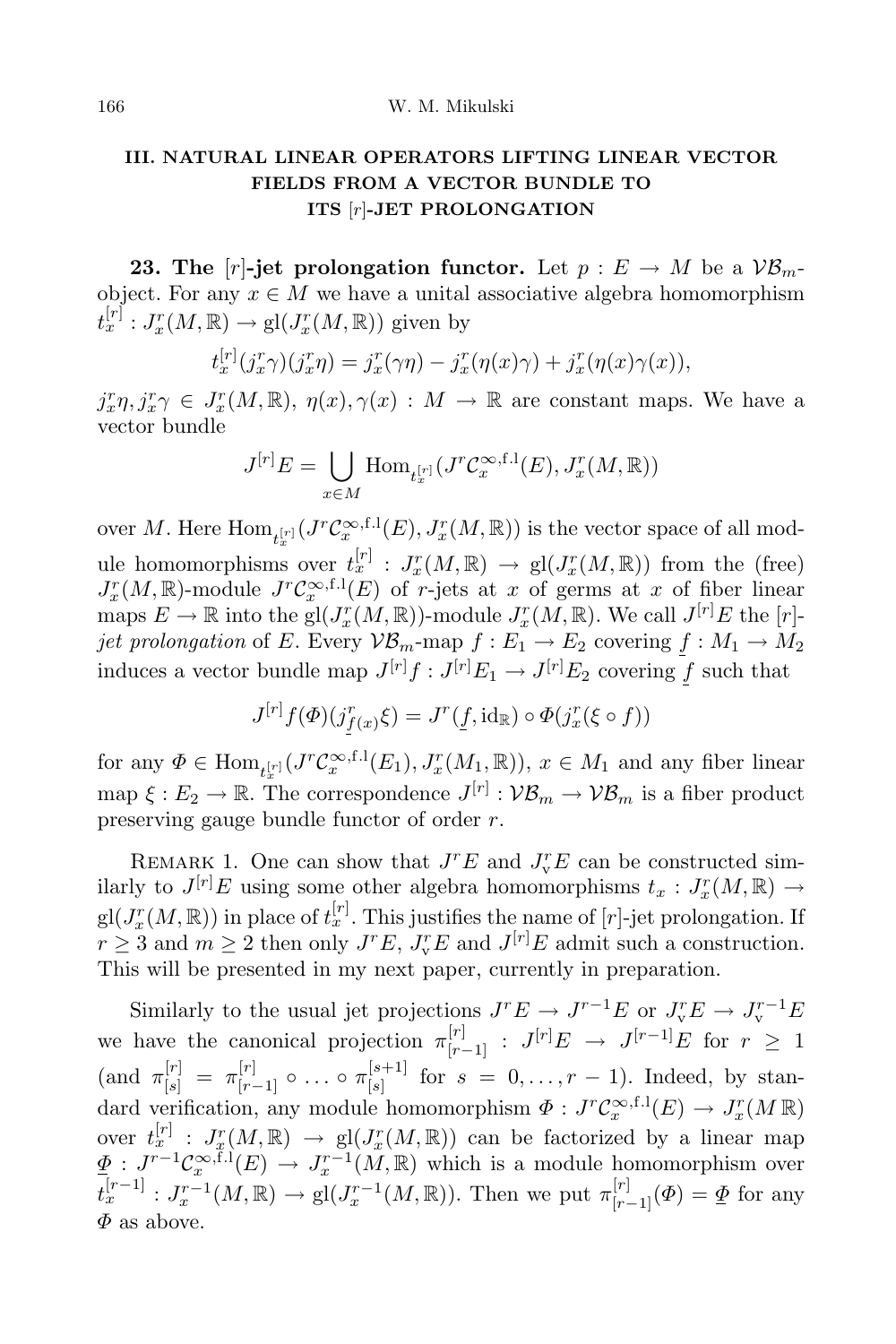We shall identify the vector spaces  $J_0^{[r]}$  $\int_0^{\lfloor r \rfloor} (\mathbb{R}^m, n)$  and  $\times^n J_0^r(\mathbb{R}^m, \mathbb{R})$  via the linear isomorphism  $\Phi \mapsto (\Phi(j_0^r y^l))_{l=1}^n$ , where  $y^1, \ldots, y^n$  are the usual fiber coordinates on  $\mathbb{R}^{m,n}$  which are fiber linear maps  $\mathbb{R}^{m,n} \to \mathbb{R}$ .

**24. Examples of natural linear operators**  $T_{\text{lin}|V\mathcal{B}_{m,n}} \rightsquigarrow TJ^{[r]}.$  A natural linear operator  $A: T_{\text{lin}|\mathcal{VB}_{m,n}} \to TJ^{[r]}$  is an  $\mathcal{VB}_{m,n}$ -invariant family of  $\mathbb{R}\text{-linear operators } A: \mathcal{X}_{\text{lin}}(E) \to \mathcal{X}(J^{[r]}E) \text{ for any } \mathcal{VB}_{m,n} \text{-object } E.$ 

EXAMPLE 6 (The flow operator). Let X be a linear vector field on a  $\mathcal{VB}_{m,n}$ -object *E*. The vector field  $\mathcal{J}^{[r]}X$  on  $J^{[r]}E$  corresponding to the flow  $J^{[r]}(F^X_t)$  is called the *flow prolongation* of *X*. The correspondence  $\mathcal{J}^{[r]}$ :  $T_{\text{lin}|\mathcal{VB}_{m,n}} \rightsquigarrow TJ^{[r]}$ ,  $X \mapsto \mathcal{J}^{[r]}X$ , is a natural linear operator.

EXAMPLE 7. Let  $s = 0, \ldots, r$ . Given a linear vector field X on a  $\mathcal{VB}_{m,n}$ object  $E$  covering a vector field  $\underline{X}$  on  $M$  and a module homomorphism  $\Phi: J^r \mathcal{C}_x^{\infty, \text{f.l}}(E) \to J_x^r(M, \mathbb{R})$  over  $t_x^{[r]}: J_x^r(M, \mathbb{R}) \to \text{gl}(J_x^r(M, \mathbb{R}))$  (i.e.  $\Phi \in$  $J_x^{[r]}E, x \in M$ ) we have a linear map  $\Phi_X^{(s)}: J^r \mathcal{C}_x^{\infty, f,1}(E) \to J_x^r(M, \mathbb{R})$  given by

$$
\Phi_X^{(s)}(\sigma) = j_x^r(\underline{X}^{(s)}\gamma(x)),
$$

 $\sigma \in J^r \mathcal{C}_x^{\infty, \text{f.l}}(E), \ \gamma: M \to \mathbb{R}, \ j_x^r \gamma = \Phi(\sigma), \ X^{(s)} = X \circ \dots \circ X \ \text{ (s times)},$  $X^{(s)}\gamma(x)$  : *M*  $\rightarrow$  R being the constant map. Unfortunately, the linear  $\mathcal{P}_X^{(s)}$  :  $J^r \mathcal{C}_x^{\infty, f.l}(E) \rightarrow J_x^r(M, \mathbb{R})$  are module homomorphisms over  $t_x^{[r]}: J_x^r(M, \mathbb{R}) \to \text{gl}(J_x^r(M, \mathbb{R}))$  only for  $s = 0$  and  $s = 1$ , as is easily verified. For  $s = 2, \ldots, r$  the map  $\Phi_X^{(s)} : J^r \mathcal{C}_x^{\infty, f, 1}(E) \to J_x^r(M, \mathbb{R})$  is a module homomorphism over  $t_x^{[r]}: J_x^r(M, \mathbb{R}) \to \text{gl}(J_x^r(M, \mathbb{R}))$  if  $\Phi \in \text{ker}(\pi_{[s-1]}^{[r]}) \subset J^{[r]}E$ . Consequently, only for  $s = 0$  and  $s = 1$  do we have vertical vector fields  $U^{(s)}(X)$  on  $J^{[r]}E$ , given by

$$
U^{(s)}(X)_{\Phi} = (\Phi, \Phi_X^{(s)}) \in {\{\Phi\}} \times J_x^{[r]} E = V_{\Phi} J^{[r]} E,
$$

 $\Phi \in J_x^{[r]}E, x \in M$ . For  $s = 2, \ldots, r$  we have  $U^{(s)}(X)$  only on  $\ker(\pi_{[s-1]}^{[r]}) \subset$  $J^{[r]}E$ . The correspondence  $U = U^{(1)}$  :  $T_{\text{lin}|\mathcal{VB}_{m,n}} \rightsquigarrow TJ^{[r]}$  as above is a natural linear operator.

**25. The main result of the third part.** The main result of the third part is the following classification theorem.

THEOREM 9. Let  $m \geq 2$ ,  $n \geq 1$  and  $r \geq 1$  be *integers. Any natural*  $\text{Linear operator } A: T_{\text{lin}|\mathcal{VB}_{m,n}} \rightarrow TJ^{[r]}$  *is a linear combination with uniquely* determined real coefficients of the flow operator  $\mathcal{J}^{[r]}$  and the operator  $U$ .

The proof is a modification of the one of Theorem 1. It will occupy Sections 26–32.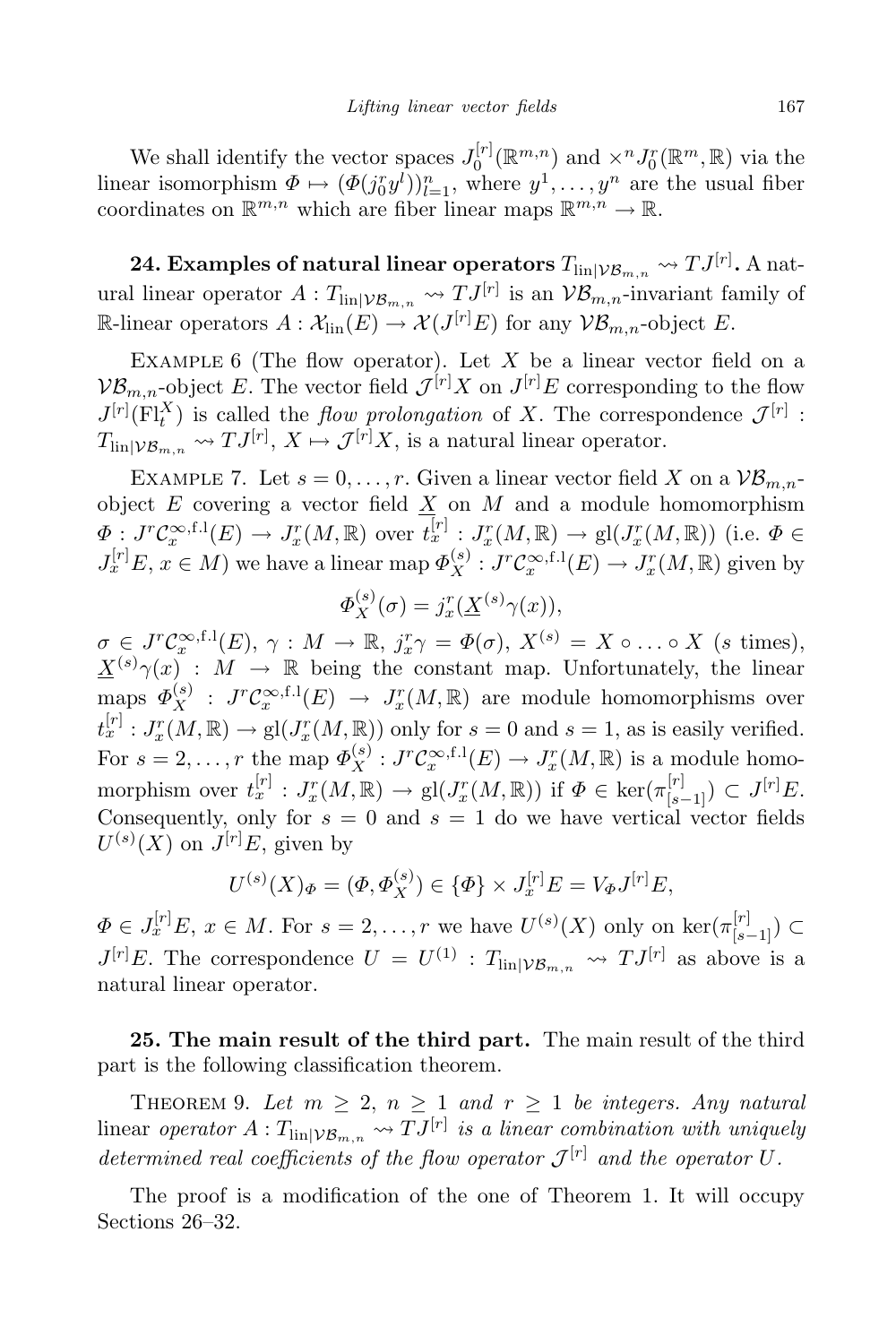#### **26. A reducibility lemma**

LEMMA 9. Let  $A: T_{\text{lin}|\mathcal{VB}_{m,n}} \rightsquigarrow TJ^{[r]}$  be a natural (not necessarily *linear* ) *operator. The operator A is uniquely determined by the restriction*  $\widetilde{A} = A\left(\frac{\partial}{\partial x^1}\right)|J_0^{[r]}$  $\int_0^{[r]} (\mathbb{R}^{m,n}) \text{ of } A\left(\frac{\partial}{\partial x^1}\right) \text{ to the fiber } J_0^{[r]}$  $\int_0^{\lfloor r \rfloor} (\mathbb{R}^{m,n}) \, \text{ of } J^{[r]}(\mathbb{R}^{m,n}) \, \text{ over } \,$  $0 \in \mathbb{R}^m$ .

*Proof.* In the proof of Lemma 1 we replace  $J^r$  by  $J^{[r]}$ .

### **27. A decomposition lemma**

LEMMA 10. Let  $A: T_{\text{lin}|\mathcal{VB}_{m,n}} \rightsquigarrow TJ^{[r]}$  be a natural (not necessarily *linear*) *operator. Then there exists*  $\alpha \in \mathbb{R}$  *such that*  $A - \alpha \mathcal{J}^{[r]}$  *is a vertical type operator.*

*Proof.* In the proof of Lemma 2 we replace  $J^r$  by  $J^{[r]}$ .

**28.** The natural linear operators  $T_{\text{lin}|VB_{m,n}} \nightharpoonup TJ^{[r]}$  of vertical **type.** By Lemma 10, Theorem 9 is a consequence of the following fact.

PROPOSITION 5. Let  $m \geq 2$ ,  $n \geq 1$  and  $r \geq 1$  be *integers.* Let  $A$ :  $T_{\text{lin}|V\mathcal{B}_{m,n}} \rightsquigarrow TJ^{[r]}$  be a natural linear operator of vertical type. Then there *exists a number*  $\gamma \in \mathbb{R}$  *such that*  $A = \gamma U$ *.* 

The proof will occupy Sections 29–32.

#### **29. Some preparation**

LEMMA 11. Let  $A: T_{\text{lin}|V\mathcal{B}_{m,n}} \leadsto TJ^{[r]}$  be a natural linear operator of *vertical type.* Define  $\overline{A}$  :  $J_0^{[r]}$  $J_0^{[r]}(\mathbb{R}^{m,n}) \to J_0^{[r]}$  $\int_0^{\lfloor r \rfloor} (\mathbb{R}^{m,n}) \; dy$ 

$$
\widetilde{A}(y) = (y, \overline{A}(y)) \in J_0^{[r]}(\mathbb{R}^{m,n}) \times J_0^{[r]}(\mathbb{R}^{m,n}) \cong (VJ^{[r]})_0(\mathbb{R}^{m,n}),
$$

 $y \in J_0^{[r]}$  $\int_0^{\lfloor r \rfloor} (\mathbb{R}^{m,n})$ , where  $\overline{A}$  is as in Lemma 9. Then  $A$  is uniquely determined by  $\overline{A}$ *. Moreover*,  $\overline{A}$  *is linear and satisfies the following conditions:* 

(i) *For any*  $\mathcal{VB}_{m,n}$ *-map*  $f: \mathbb{R}^{m,n} \to \mathbb{R}^{m,n}$  preserving germ<sub>0</sub>  $\left(\frac{\partial}{\partial x^1}\right)$ ,

$$
J_0^{[r]}f \circ \overline{A} = \overline{A} \circ J_0^{[r]}f.
$$

(ii) For any 
$$
\beta \in (\mathbb{N} \cup \{0\})^m
$$
 with  $|\beta| \le r$  and any  $l = 1, ..., n$ ,  

$$
\overline{A}(0, ..., 0, j_0^r x^{\beta}, 0, ..., 0) = \left(\sum_{|\sigma|=|\beta|-1} c_{\sigma}^{\beta, l, k} j_0^r x^{\sigma}\right)_{k=1}^n
$$

 $f$ *or some*  $c^{ \beta, l, k}_\sigma \in \mathbb{R},$  *where the sums are over all*  $\sigma \in (\mathbb{N} \cup \{0\})^m$  *with*  $|\sigma| = |\beta| - 1, (0, \ldots, 0, j_0^r x^{\beta}, 0, \ldots, 0) \in J_0^{[r]}$  $j_0^{\lfloor r \rfloor}(\mathbb{R}^{m,n}), j_0^r x^{\beta}$  in position *l*.

*Proof.* In the proof of Lemma 3 we replace  $J^r$  by  $J^{[r]}$ . In the proof of (ii) we use additionally the fact that A is a linear operator.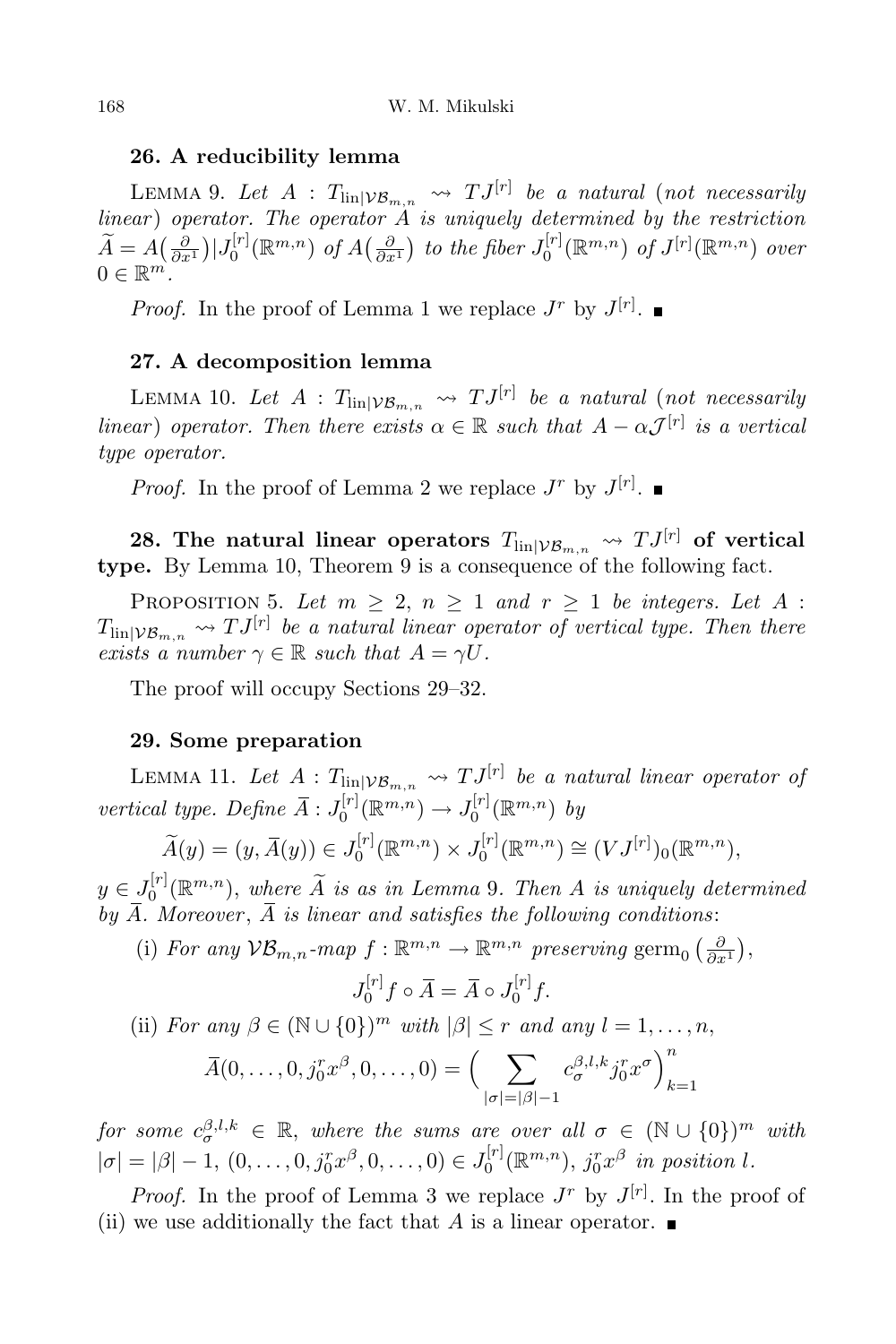**30. The main lemma.** By Lemma 11, *A* is uniquely determined by *A*. So, Proposition 5 is a consequence of the following lemma.

LEMMA 12. Let  $m \geq 2$ ,  $n \geq 1$  and  $r \geq 0$  be integers. Let  $\overline{A}$  :  $J_0^{[r]}$  $\mathcal{O}^{[r]}(\mathbb{R}^{m,n})$  $\rightarrow J_0^{[r]}$  $\int_0^{\lfloor r \rfloor} (\mathbb{R}^{m,n})$  *be a linear map satisfying conditions* (i) *and* (ii) *of Lemma* 11*. Then there is*  $\gamma \in \mathbb{R}$  *such that*  $\overline{A} = \gamma W$ , *where*  $W : J_0^{[r]}$  $J_0^{[r]}(\mathbb{R}^{m,n}) \rightarrow J_0^{[r]}$  $\cup_{0}^{\lfloor r\rfloor}$  ( $\mathbb{R}^{m,n}$ ),  $W(j_0^r(\sigma)) = j_0^r\left(\frac{\partial}{\partial x^1}\sigma(0)\right), \sigma : \mathbb{R}^m \to \mathbb{R}^n = (\mathbb{R}^{m,n})_0 \text{ (if } r = 0, \text{ then } \overline{A} = 0).$ 

We will prove the existence of  $\gamma$  by induction on *r*.

**31.** The case  $r = 0$ . This is a consequence of condition (ii).

**32.** The **inductive** step. Assume that Lemma 12 for  $r = r_0$  is true. Let  $r = r_0 + 1$ .

We modify Steps 1–5 of Section 10 with  $J^{[r]}$  playing the role of  $J^r$ . The most important change is in Step 1. If  $r \geq 2$  we have (2) because of condition (ii). If  $r = 1$  without loss of generality we can assume (2) upon replacing  $\overline{A}$  by  $\overline{A} - c^1_{(0,\ldots,0)}W$ . Additionally, by condition (ii) we have  $c = 0$ in (3) for  $J^{[r]}$  in place of  $J^r$ .

REMARK 2. We have not been able to prove Theorem 9 for A not necessarily linear because we cannot obtain (2) with  $J^{[r]}$  playing the role of  $J^r$ . This is because we do not know whether  $U^{(s)}(X)$  for  $s = 2, \ldots, r$  are canonically extendable to the whole  $J^{[r]}E$  (see Example 7). If they were then we could prove (similarly to Theorem 1) that any  $A(X)$  is a linear combination of  $\mathcal{J}^{[r]}X$ , the Liuoville vector field *L* and extended  $U^{(s)}(X)$  for  $s = 0, \ldots, r$ . If  $U^{(s)}(X)$  are not extendable then it will probably be difficult to classify all natural operators  $A(X)$  on  $J^{[r]}E$ .

## **33. Some versions of Theorem 9**

PROPOSITION 6. Let A be a  $VB_{m,n}$ -natural (not necessarily linear) op*erator lifting a linear vector field X on a vector bundle E to a vector field*  $A(X)$  on  $J^{[r]}E$  (or  $J^{[r]}E^*$  or  $(J^{[r]}E)^*$  or  $(J^{[r]}E^*)^*)$ . Then  $A(X)$  is always *a linear vector field.*

*Proof.* In the proof of Proposition 2 we replace  $J^r$  by  $J^{[r]}$ .

Using Proposition 6 and Theorem 9 we easily obtain the following versions of Theorem 9.

THEOREM 10. For  $m \geq 2$ ,  $n \geq 1$  and  $r \geq 1$  any  $\mathcal{VB}_{m,n}$ -natural linear *operator lifting a linear vector field X on E to a vector field on*  $J^{[r]}E^*$  *is a linear combination of*  $\mathcal{J}^{[r]}X^*$  *and*  $U(X^*)$ *.*